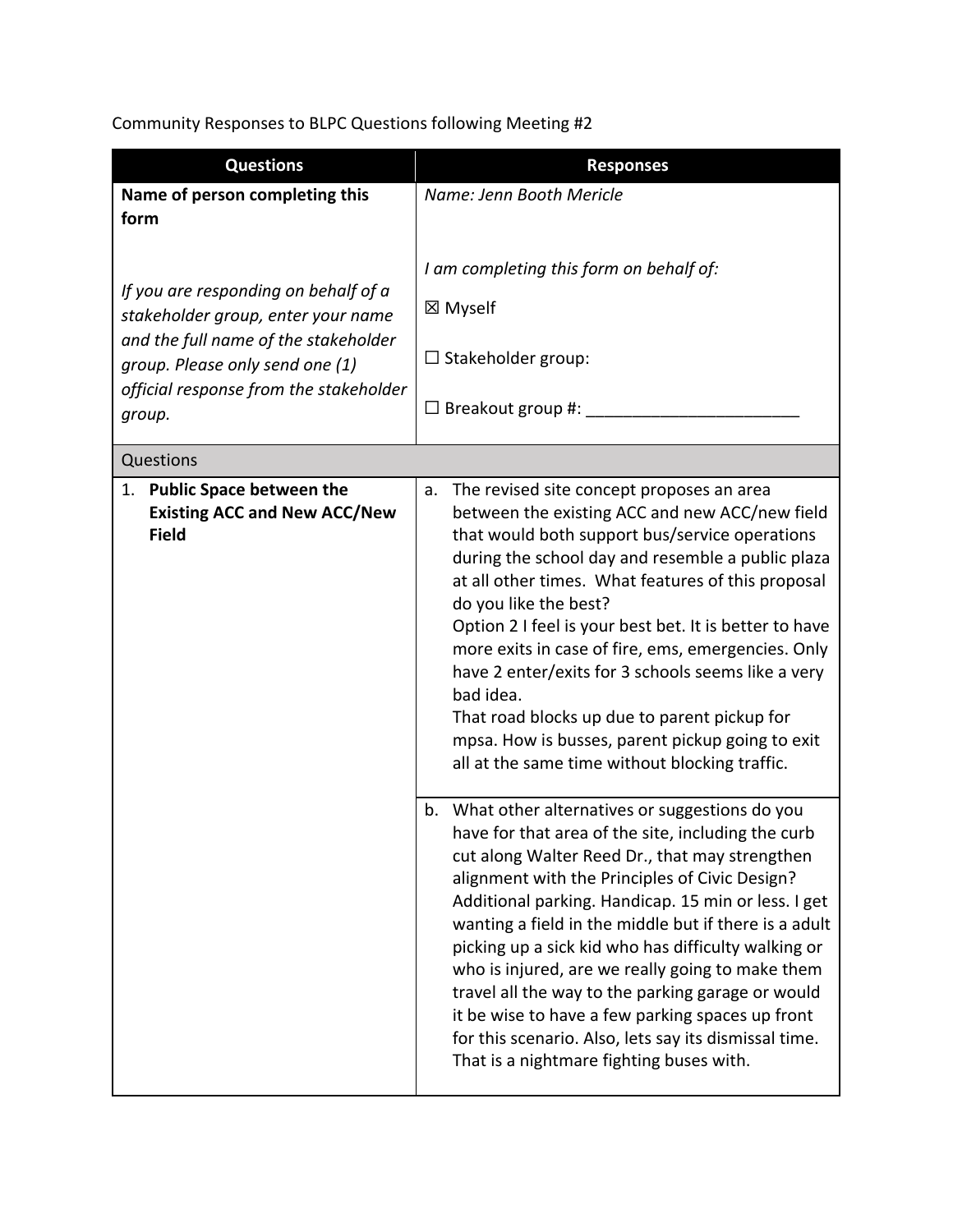| <b>Questions</b>                                                                                                                                                                                                                                                                                                                                                                                                    |    | <b>Responses</b>                                                                                                                                                                                                                                                                                                                                                                                                                                                                                                                                                                                                                                                                                                                                                                                                                                                                                                                                                                                                                                                                                                                                     |
|---------------------------------------------------------------------------------------------------------------------------------------------------------------------------------------------------------------------------------------------------------------------------------------------------------------------------------------------------------------------------------------------------------------------|----|------------------------------------------------------------------------------------------------------------------------------------------------------------------------------------------------------------------------------------------------------------------------------------------------------------------------------------------------------------------------------------------------------------------------------------------------------------------------------------------------------------------------------------------------------------------------------------------------------------------------------------------------------------------------------------------------------------------------------------------------------------------------------------------------------------------------------------------------------------------------------------------------------------------------------------------------------------------------------------------------------------------------------------------------------------------------------------------------------------------------------------------------------|
| <b>On-site Parking - the Preliminary</b><br>2.<br>Site Plan included an above-<br>ground parking garage. Feedback<br>from BLPC/PFRC Meeting #1<br>indicated that some surface<br>parking may be<br>convenient/preferred. Now that<br>an estimated range for peak<br>parking demand is available, APS<br>seeks feedback on how that<br>estimate should influence the<br>quantity and location of on-site<br>parking. |    | How appealing to you is expanding the parking<br>footprint around the existing ACC building if it<br>were to modify the shape and/or height of the<br>above-grade parking garage?<br>Right now, there is limited parking. Your idea of<br>parking along the streets is hilarious. Please come<br>out during school time now and find parking. You<br>have other workers besides aps mind you. County<br>workers who work in the building, guests, parents<br>etc. Giving just enough is not suffice. If you hand<br>out 100 parking passes to high schoolers, how<br>many do you actually think will take the risk to<br>park without a pass. I can tell you, it Is an<br>outrageous amount. Currently, ACC has parking.<br>Leaving the high school, library, mpsa without<br>parking or fighting with high schoolers looking for<br>street parking. There needs to be a substantial<br>amount. You cant add more kids to a building<br>without adding staff. Don't bite off more than<br>you can chew. Noone wants to be at a school<br>where they have to struggle with parking or park<br>several blocks away to park and its pouring<br>raining. |
|                                                                                                                                                                                                                                                                                                                                                                                                                     |    | b. For each recent capital project APS has relied on<br>available and convenient on-street parking to<br>support a limited portion of peak parking<br>demand. What groups (e.g., APS staff, HS<br>students, Library staff, APS/Library visitors)<br>should be prioritized for on-site parking?<br>You currently only do front desk for mpsa, library,<br>and acc. County workers are here, they are your<br>nurses. You honestly should have prioritized<br>parking for all staff. Otherwise, aren't you<br>alienating and treating the rest unfairly and<br>against everything aps and the county stands for.<br>Discriminating parking due to where you work<br>inside a building seems like a very bad way to go.                                                                                                                                                                                                                                                                                                                                                                                                                                 |
| <b>Strengths and Concerns with</b><br>3.<br><b>Revised Site Plan</b>                                                                                                                                                                                                                                                                                                                                                | a. | Which aspects of the building and site concepts<br>offer the most appeal to you?<br>None really.                                                                                                                                                                                                                                                                                                                                                                                                                                                                                                                                                                                                                                                                                                                                                                                                                                                                                                                                                                                                                                                     |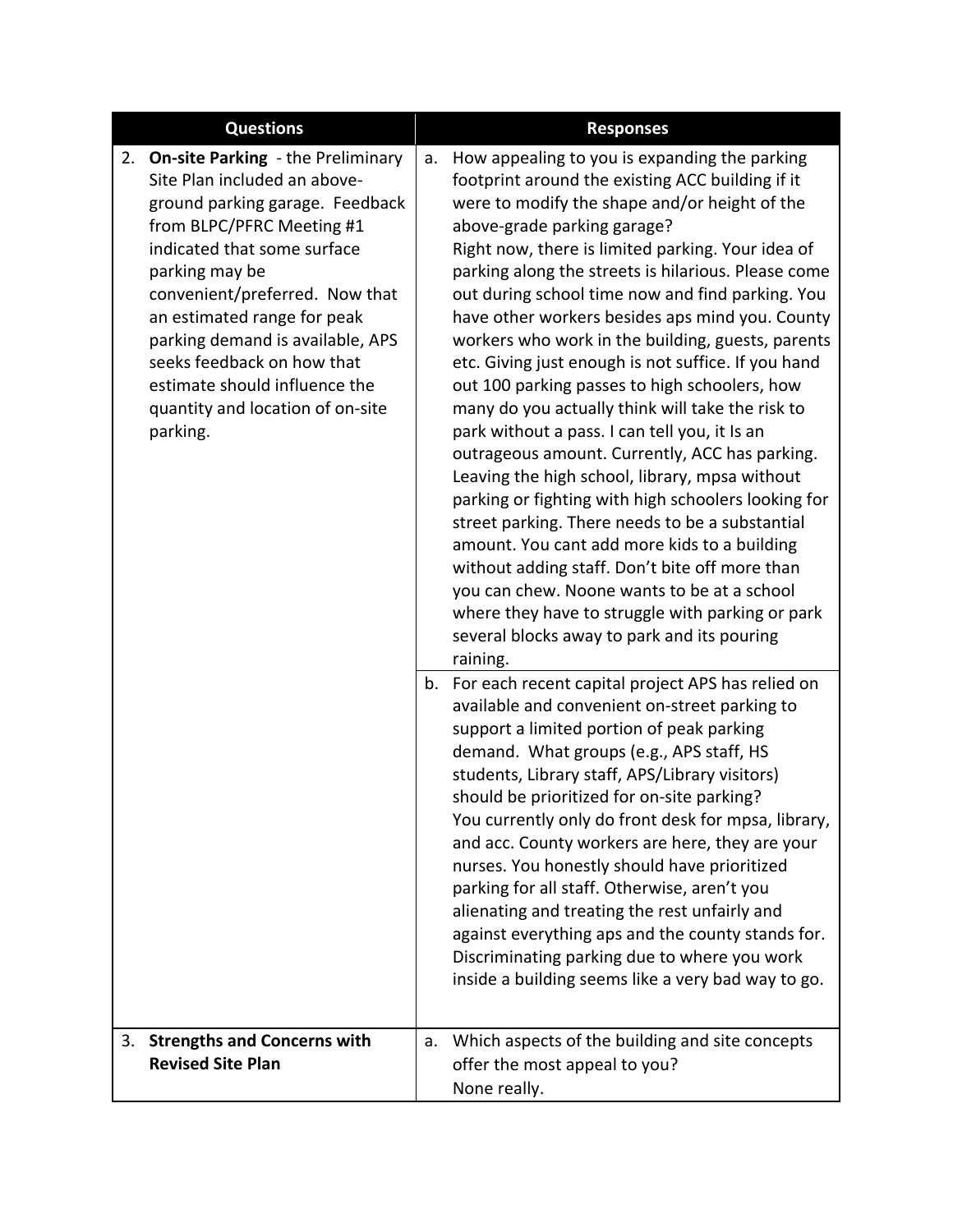| <b>Questions</b>                                                                          | <b>Responses</b>                                                                                                                                                                                                                                                                                                                                                                                                                                                                                                                                                                                                                                                                                                                                                                                                                           |
|-------------------------------------------------------------------------------------------|--------------------------------------------------------------------------------------------------------------------------------------------------------------------------------------------------------------------------------------------------------------------------------------------------------------------------------------------------------------------------------------------------------------------------------------------------------------------------------------------------------------------------------------------------------------------------------------------------------------------------------------------------------------------------------------------------------------------------------------------------------------------------------------------------------------------------------------------|
|                                                                                           |                                                                                                                                                                                                                                                                                                                                                                                                                                                                                                                                                                                                                                                                                                                                                                                                                                            |
|                                                                                           | b.<br>Which aspects of the building and site concepts<br>offer the least appeal to you?<br>Limited access in and out of the grounds.<br>Emergenies this will be a disaster, along with<br>dismissal and starting of school<br>Adding a bigger, wider building when you could<br>add more floors so not to prevent other areas<br>from being cut back. Isnt natural space the best?<br>Why put more big buildings over it.<br>This area is extremely populated. Limited bus<br>access. No metro access and to think we are<br>adding more, sounds like a disaster waiting to<br>happen<br>Are sport fields part of Arlington code?<br>Why big sport fields, acc doesn't have any sport<br>teams                                                                                                                                             |
| <b>Alignment with PFRC Principles</b><br>4.<br>of Civic Design                            | Which, if any, Principles of Civic Design do not seem<br>to be reflected in the revised building and site<br>concepts? How might such principle(s) be made<br>more apparent in the Concept Design?                                                                                                                                                                                                                                                                                                                                                                                                                                                                                                                                                                                                                                         |
| 5.<br>Use this space to capture<br>feedback that does not fit in the<br>4 questions above | Instead of what you want. Think worst case scenario<br>and build around that. You are adding more people<br>to a already highly populated area. There is limited<br>parking. Limited public transportation access. You are<br>taking open areas now and putting buildings on<br>them. Taking away current parking spaces to put a<br>field. Limiting access into the 3 main buildings. No<br>parking near MPSA in case of emergencies. Maybe<br>ask a fire inspector to come aboard. Or picture<br>yourself with a kid who injured themselves, cant walk<br>and you gotta carry them to the parking structure 3<br>blocks away---that is IF you got parking. Some staff<br>park up to 6 blocks away currently. Are you asking<br>that for parents of injured or sick kids? Is handicap<br>parking going to get further away? If busses are |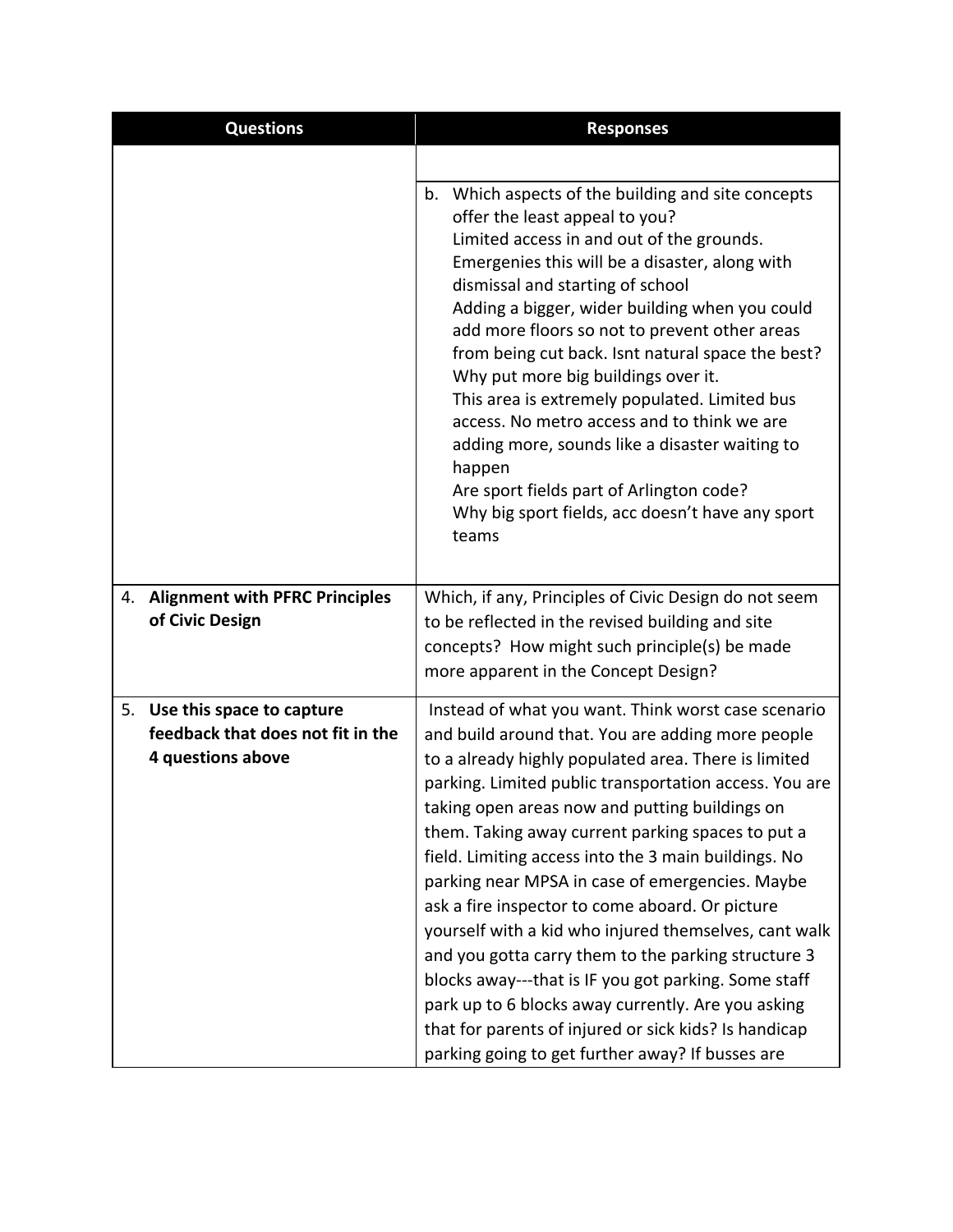| <b>Questions</b> | <b>Responses</b>                                      |
|------------------|-------------------------------------------------------|
|                  | present, how would ems come into the area? Is the     |
|                  | current plan going to create a traffic nightmare?     |
|                  | If you are only updating acc, why not build up the    |
|                  | MPSA school since it is at max capacity. FCPS         |
|                  | combines schools into one. Sharing mutual areas.      |
|                  | Has this been considered. Think one SUPER large---    |
|                  | tall school. One SUPER large parking structure. One   |
|                  | SUPER large field. All combined. Meridian high school |
|                  | is what I am picturing. It has almost a rec center    |
|                  | added with the middle and high. Why not combine,      |
|                  | acc, high school, mpsa and the library to create one  |
|                  | big structure instead of updating two structures out  |
|                  | of four knowing the rest will need to be done.        |
|                  |                                                       |

New Response:

Hello,

I was reading the FAQ for the Arlington Community Center. As an employee at MPSA, will we have say in where or what type of playground we would like when construction beings?

Kindly,

Kathleen Habuki Montessori Public School of Arlington LE Montessori Teacher

| <b>Questions</b>         | <b>Responses</b>                            |
|--------------------------|---------------------------------------------|
| Name of person           | Name: Cynthia Hilton                        |
| completing this form     |                                             |
|                          | I am completing this form on behalf of:     |
| If you are responding on | $\Box$ Myself                               |
| behalf of a stakeholder  | $\boxtimes$ Stakeholder group: community    |
| group, enter your name   |                                             |
| and the full name of the | $\boxtimes$ Breakout group #: 5 participant |
| stakeholder group.       |                                             |
| Please only send one (1) |                                             |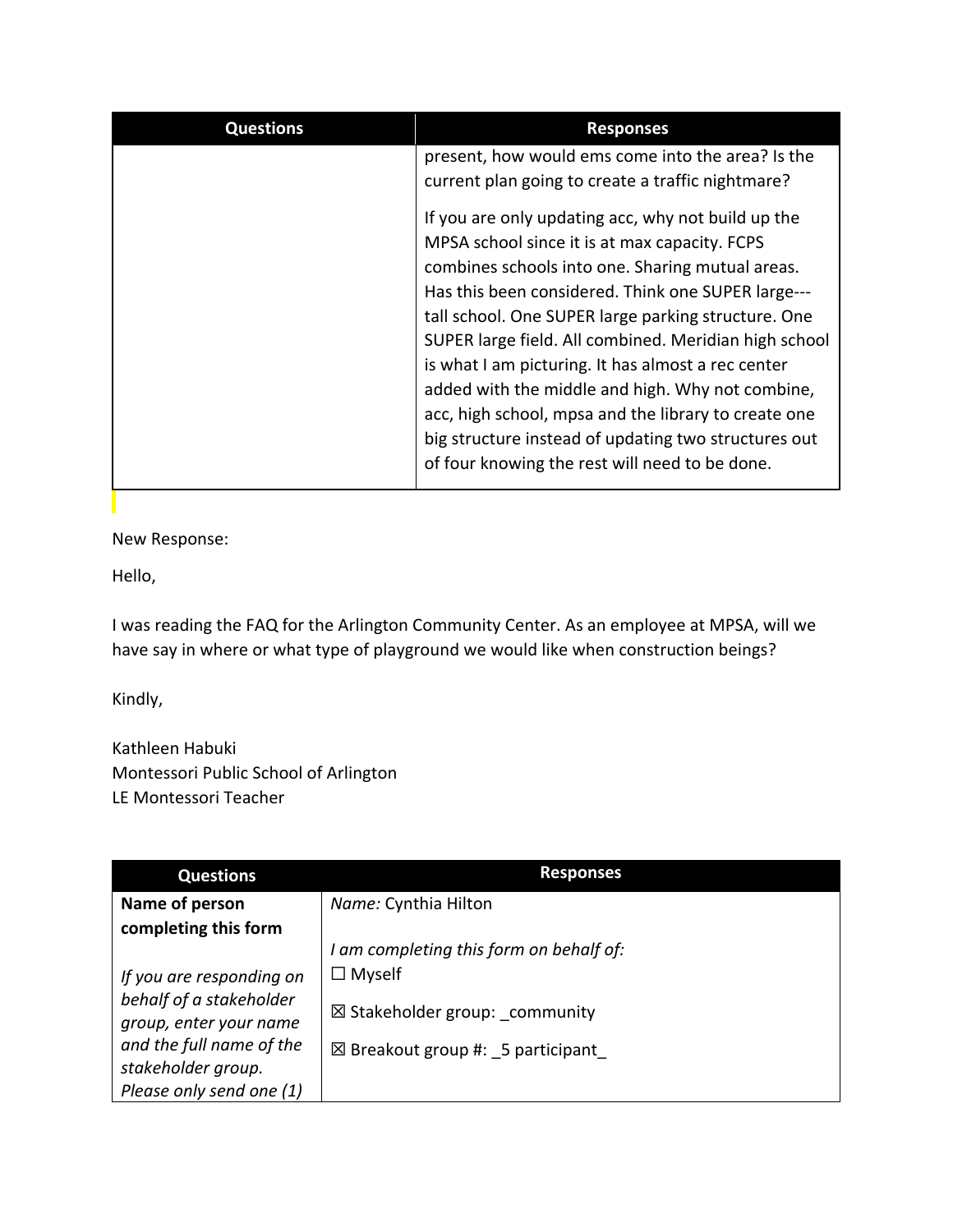| <b>Questions</b>                                                                      | <b>Responses</b>                                                                                                                                                                                                                                                                                                                                                                                                                                                                                                                                                                        |
|---------------------------------------------------------------------------------------|-----------------------------------------------------------------------------------------------------------------------------------------------------------------------------------------------------------------------------------------------------------------------------------------------------------------------------------------------------------------------------------------------------------------------------------------------------------------------------------------------------------------------------------------------------------------------------------------|
| official response from                                                                |                                                                                                                                                                                                                                                                                                                                                                                                                                                                                                                                                                                         |
| the stakeholder group.                                                                |                                                                                                                                                                                                                                                                                                                                                                                                                                                                                                                                                                                         |
| Questions                                                                             |                                                                                                                                                                                                                                                                                                                                                                                                                                                                                                                                                                                         |
| 6. Public Space<br>between the Existing<br><b>ACC and New</b><br><b>ACC/New Field</b> | c. The revised site concept proposes an area between the<br>existing ACC and new ACC/new field that would both support<br>bus/service operations during the school day and resemble a<br>public plaza at all other times. What features of this proposal<br>do you like the best?                                                                                                                                                                                                                                                                                                       |
|                                                                                       | During the BLPC/PFRC breakouts, I felt that the "plaza" space was<br>the best feature, as it seemed to serve as a commons for the<br>community and invites the public in. However, this "best" idea is<br>mitigated by the following concerns (in no order of priority):                                                                                                                                                                                                                                                                                                                |
|                                                                                       | Pedestrian (student)/Vehicle (primarily bus but could include<br>refuse, delivery, emergency, other large vehicles) during the<br>school day safety. I question how the separation is going to be<br>enforced, esp. after it was clarified that onsite bus/vehicle<br>circulation will be on two-lane roadways. Please (at minimum)<br>for the next meeting have a graphic that shows from what<br>direction buses/trucks will enter and exit and serve all<br>buildings on the site.                                                                                                   |
|                                                                                       | Green space, the "playing field" in the center of the site was to<br>be alternative outdoor sports space to a full-scale athletic field.<br>So, preserving as much of this green space as possible should<br>be a priority. While prompts the question, "How much green<br>space is lost to the wider roadway/plaza?"                                                                                                                                                                                                                                                                   |
|                                                                                       | d. What other alternatives or suggestions do you have for that<br>area of the site, including the curb cut along Walter Reed Dr.,<br>that may strengthen alignment with the Principles of Civic<br>Design?                                                                                                                                                                                                                                                                                                                                                                              |
|                                                                                       | In terms of bus/service vehicle circulation, I would strongly urge<br>staff to go back to ACG and ask that 9 <sup>th</sup> street between WR and<br>Highland be dedicated to APS use and that buses use this street,<br>and the green space shown in the SE of the site adjacent to the<br>existing ACC building, for PUDO students. Staff notes that parking<br>along this section of 9 <sup>th</sup> of street is "underutilized." As indicated<br>in slide 31 (16FEB2022), buses/other vehicles serving ADA needs<br>should be allowed curbside (Highland) accessibility to the MPSA |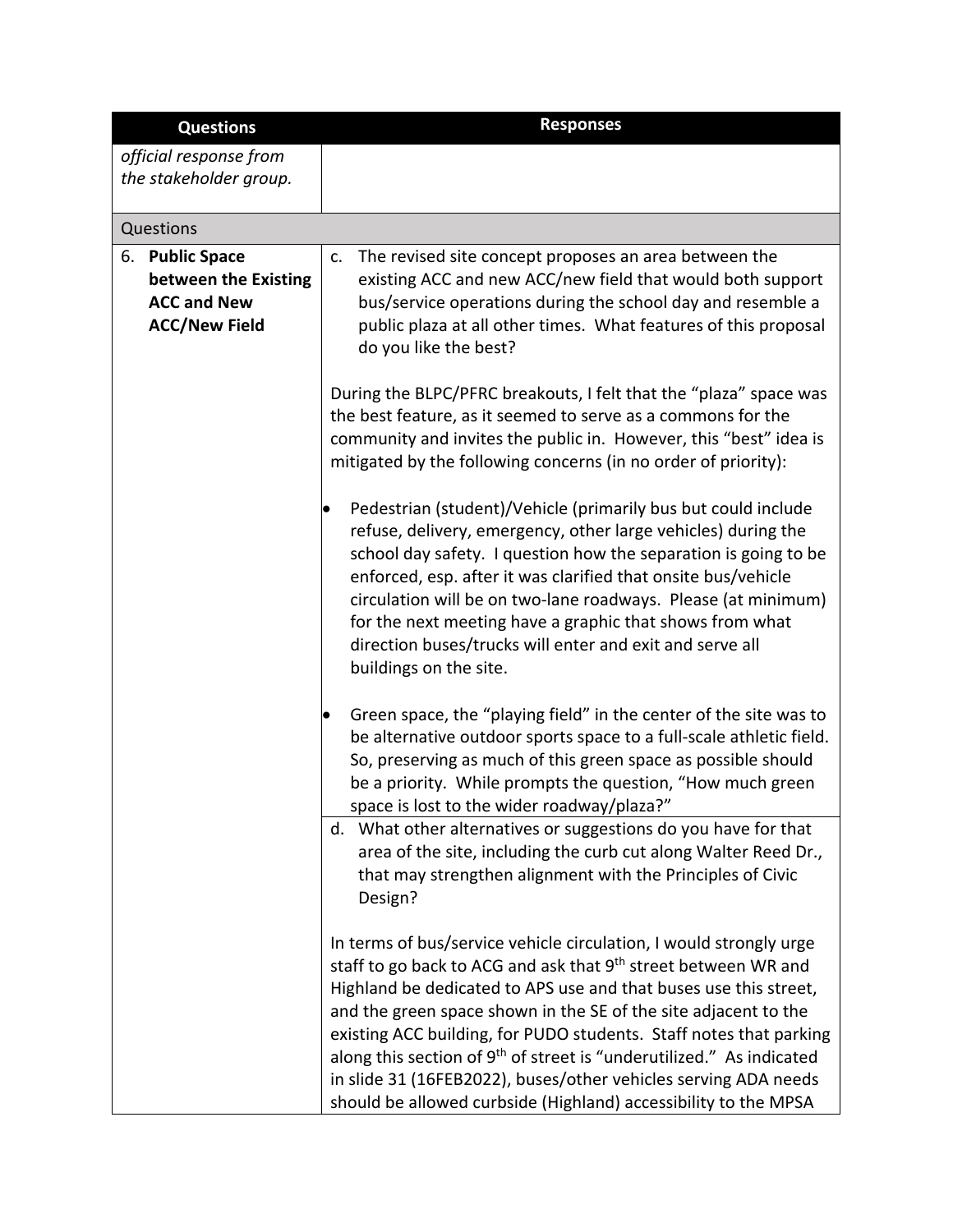| <b>Questions</b>                                                                                                                                                                                                                                                                                                                                                                                                                       | <b>Responses</b>                                                                                                                                                                                                                                                                                                                                                                                                                                                                                                                                                                                                                                                                                                                                                                                                                                                                                                                                                                                                                                                                                                                                                                                                                                                                                                                                                                                                                |
|----------------------------------------------------------------------------------------------------------------------------------------------------------------------------------------------------------------------------------------------------------------------------------------------------------------------------------------------------------------------------------------------------------------------------------------|---------------------------------------------------------------------------------------------------------------------------------------------------------------------------------------------------------------------------------------------------------------------------------------------------------------------------------------------------------------------------------------------------------------------------------------------------------------------------------------------------------------------------------------------------------------------------------------------------------------------------------------------------------------------------------------------------------------------------------------------------------------------------------------------------------------------------------------------------------------------------------------------------------------------------------------------------------------------------------------------------------------------------------------------------------------------------------------------------------------------------------------------------------------------------------------------------------------------------------------------------------------------------------------------------------------------------------------------------------------------------------------------------------------------------------|
|                                                                                                                                                                                                                                                                                                                                                                                                                                        | building (as long as it is operational) as well as the new ACC<br>building (on WR). IF the MPSA is moved to the existing ACC<br>building, ADA needs should be accommodated on the SW side of<br>that building adjacent to the west side of the garage.                                                                                                                                                                                                                                                                                                                                                                                                                                                                                                                                                                                                                                                                                                                                                                                                                                                                                                                                                                                                                                                                                                                                                                          |
|                                                                                                                                                                                                                                                                                                                                                                                                                                        | In terms of pedestrian assess/circulation, I strongly urge that staff<br>design an exit/entrance (stairwell) from the garage to the existing<br>ACC building so that users do not have to walk around this<br>building to enter it or other buildings on the site. IF the MPSA<br>program is moved here, the benefits to those with children in the<br>MPSA program who need to use the garage would be greatly<br>enhanced from this option. (I am certain that staff can figure out<br>how to maintain building security if this option is pursued as has<br>been done, for example, at TJ with shared AGC and APS spaces.)                                                                                                                                                                                                                                                                                                                                                                                                                                                                                                                                                                                                                                                                                                                                                                                                   |
|                                                                                                                                                                                                                                                                                                                                                                                                                                        | These suggestions would enhance safety and comfort for<br>pedestrian users of the site.                                                                                                                                                                                                                                                                                                                                                                                                                                                                                                                                                                                                                                                                                                                                                                                                                                                                                                                                                                                                                                                                                                                                                                                                                                                                                                                                         |
| <b>On-site Parking - the</b><br>7.<br>Preliminary Site Plan<br>included an above-<br>ground parking<br>garage. Feedback<br>from BLPC/PFRC<br>Meeting #1 indicated<br>that some surface<br>parking may be<br>convenient/preferre<br>d. Now that an<br>estimated range for<br>peak parking demand<br>is available, APS<br>seeks feedback on<br>how that estimate<br>should influence the<br>quantity and location<br>of on-site parking. | How appealing to you is expanding the parking footprint<br>c.<br>around the existing ACC building if it were to modify the<br>shape and/or height of the above-grade parking garage?<br>This question has to be premised on the understanding that APS<br>plans to accommodate ALL parking demand onsite based on peak<br>usage, and that demand needs to include ALL site uses [ACC (at<br>the full-sized ed spec, not the scaled-down alt ed spec), MPSA,<br>Library (even though AGC plans to move it offsite), etc.]. It is very<br>concerning that staff plans reduce this parking demand by a<br>"reasonable" percent. (See slide 35-16FEB2022.) Any reduction<br>is NOT going to be reasonable to those that find they need to<br>park, and there are no onsite options but neighborhood<br>streets/commercial lots. Concern about "hoped for" reductions<br>in demand is more acute at this site because it is an OPTION<br>school. As envisioned, the school cannot expect to reduce<br>demand with walk zones, as students are expected to come from<br>all over the county. So, please clarify whether or not the<br>maximum parking demand is 436 (see slide 36, 16 FEB 2022)<br>without an "expected reduction." If it is the demand with a<br>reduction, what is the demand without the reduction? Staff<br>needs to plan for this number of onsite parking spaces or street<br>parking spaces that APS controls. |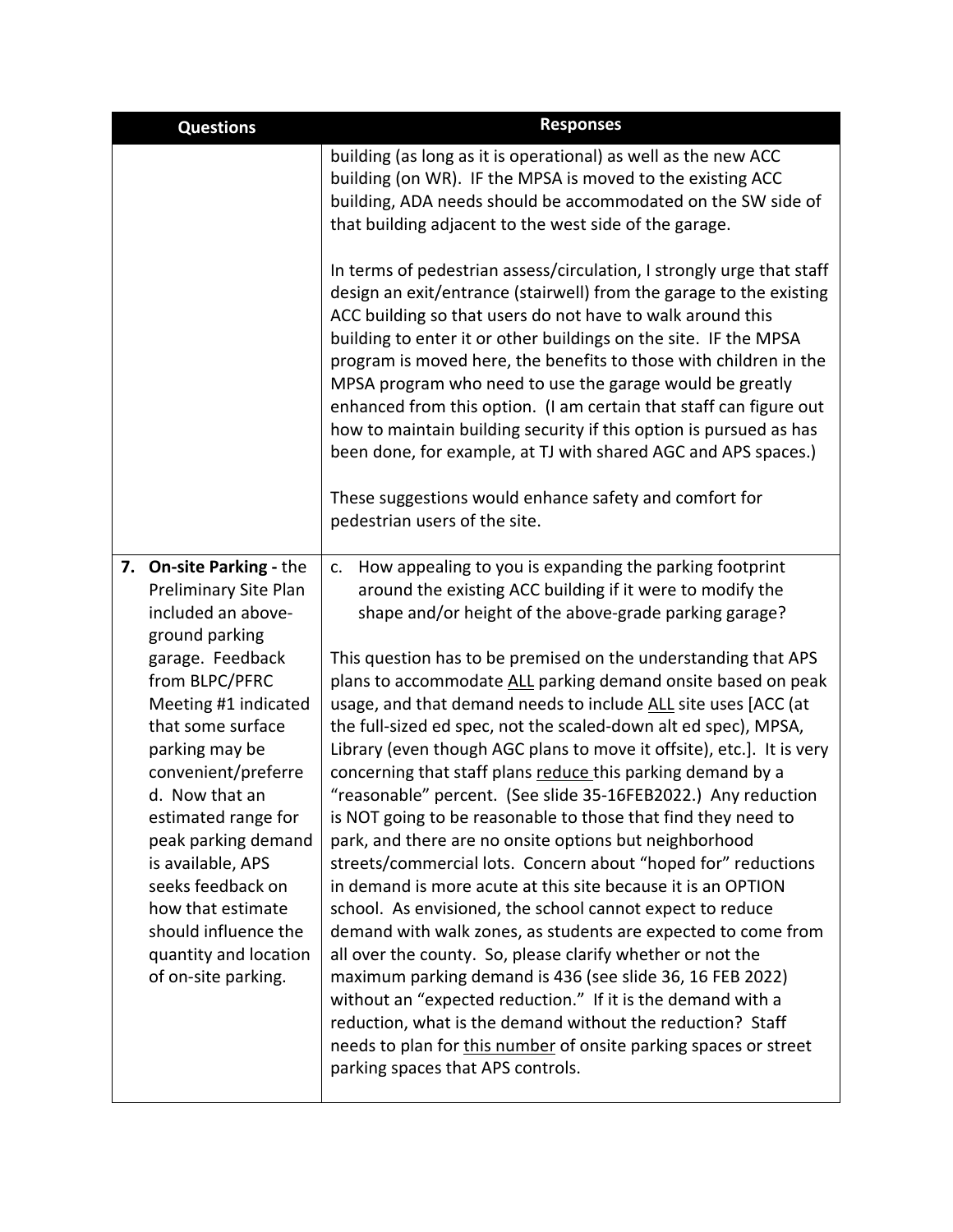| <b>Questions</b>                                                     | <b>Responses</b>                                                                                                                                                                                                                                                                                                                                                                                                                                                                                                                                                                                   |
|----------------------------------------------------------------------|----------------------------------------------------------------------------------------------------------------------------------------------------------------------------------------------------------------------------------------------------------------------------------------------------------------------------------------------------------------------------------------------------------------------------------------------------------------------------------------------------------------------------------------------------------------------------------------------------|
|                                                                      | Breakout group 5 strongly rejected expanding the footprint of the<br>garage. Additionally, I strongly support the staff option to<br>excavate the Highland St. side of the garage and urge that the<br>structure be moved as far east as possible. Adjustments to the<br>placement of the garage should take full take advantage of the<br>downward slope of the site from Highland to WR, distancing and<br>lowering the above ground height of the structure relative to<br>Highland St.                                                                                                         |
|                                                                      | At the JAN meeting, it was recommended that at least two street<br>exits/entrances be provided for the garage. It seemed that staff<br>thought this was a good idea. Is it an oversight that only one<br>exit/entrance is indicated on the slides for the 16 FEB meeting?<br>Two entrances/exits are needed for security/safety.                                                                                                                                                                                                                                                                   |
|                                                                      | d. For each recent capital project APS has relied on available and<br>convenient on-street parking to support a limited portion of<br>peak parking demand. What groups (e.g., APS staff, HS<br>students, Library staff, APS/Library visitors) should be<br>prioritized for on-site parking?                                                                                                                                                                                                                                                                                                        |
|                                                                      | As noted above, I would urge ACG to transfer 9th St between<br>Highland and WR to APS. (Alternatively, divide the street<br>providing a one-way "alley-like" use of 9 <sup>th</sup> for a public street, and<br>allow APS use of the remainder, which hopefully will be wide<br>enough for two-way traffic, bus PUDO, and site access parking at<br>non-CTE dismissal/arrival times.)                                                                                                                                                                                                              |
|                                                                      | Within the garage itself, priority needs to be given to APS staff<br>(including subs), library staff/patrons as long as the library is on<br>site), and students who are outside of a walk-zone (though<br>compared to other non-option schools, that number would be<br>expected to be a smaller percent of the driving student-body). I<br>do support time-limits on non-staff and non-fulltime student<br>spaces. If on street parking around the space is reserved to<br>accommodate the demand for APS parking, students should be<br>directed to use those spaces over spaces in the garage. |
| 8. Strengths and<br><b>Concerns with</b><br><b>Revised Site Plan</b> | Which aspects of the building and site concepts offer the<br>$\mathsf{C}$ .<br>most appeal to you?                                                                                                                                                                                                                                                                                                                                                                                                                                                                                                 |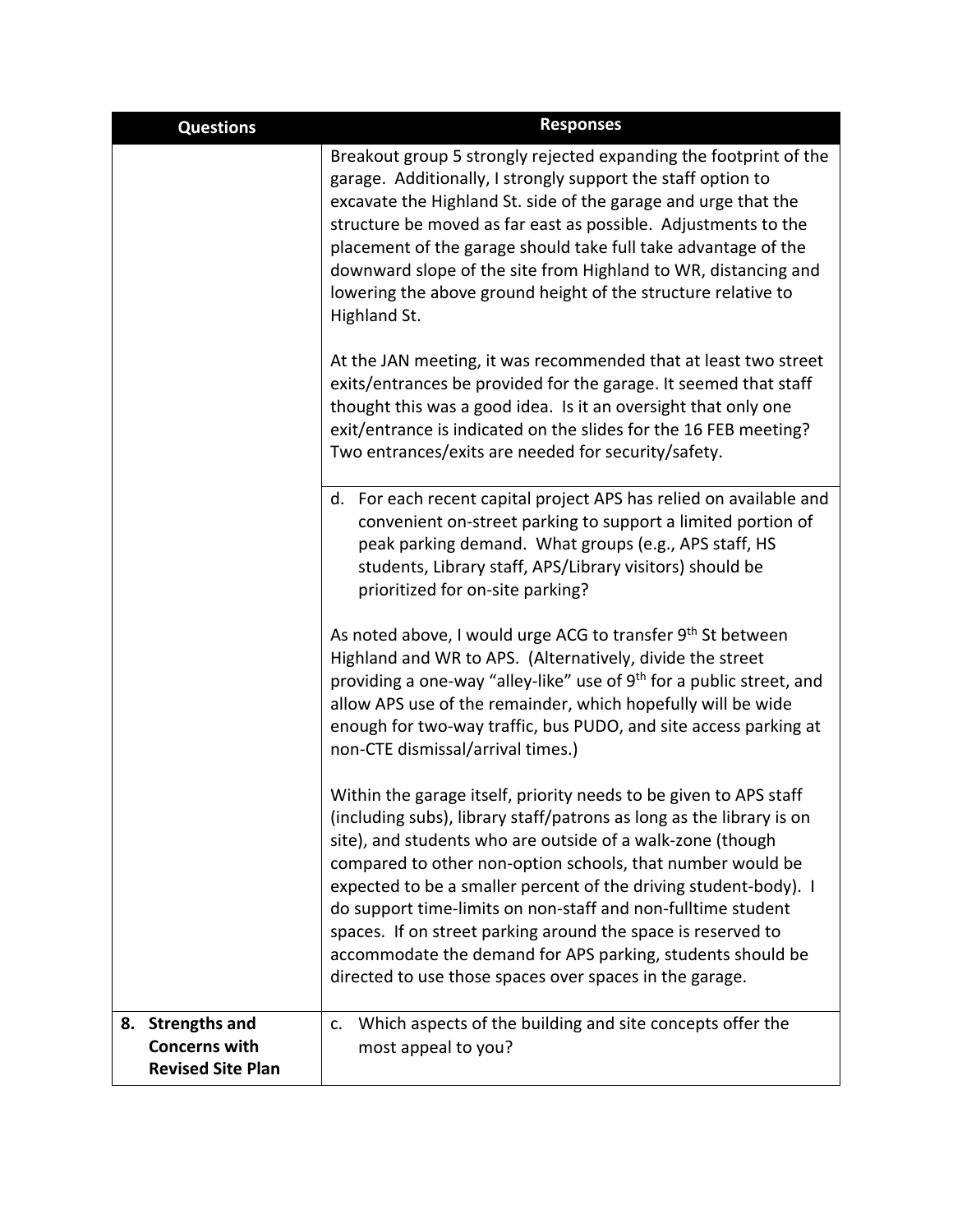| <b>Questions</b> | <b>Responses</b>                                                                                                                                                                                                                                                                                                                                                                                                                                                                                                               |
|------------------|--------------------------------------------------------------------------------------------------------------------------------------------------------------------------------------------------------------------------------------------------------------------------------------------------------------------------------------------------------------------------------------------------------------------------------------------------------------------------------------------------------------------------------|
|                  | Kudos to staff for reimaging the shape of the building! The<br>massing toward $9th$ St. and stepdown to $7th$ St., the angled façade,<br>the above street terracing, and the location of the main entrance!<br>Beautiful and inviting, and still a "jewel" for the site!                                                                                                                                                                                                                                                       |
|                  | Some expressed concern about the ability of students to transit<br>from one end of the school to the other during periods, but more<br>information needs to be shared before that concern should cause<br>staff to alter this design. For example, how long is the building?<br>How does it compare with WL (for example) in terms of transiting<br>from one end to the other, including the new annex? Can certain<br>classes be co-located to minimize any need for end-to-end<br>building transit times?                    |
|                  | I believe the separation of terracing from public streets is<br>important for student safety. There was a recommendation to<br>add terracing on the west side of the building. It appears from<br>slide 25 (16 FEB 2022) that some terracing is envisioned on that<br>side. Adding terracing on the west side or on the rooftops as the<br>building steps down to 7th street would enhance the appeal of<br>the building.                                                                                                      |
|                  | There was a recommendation to move the main entrance to the<br>middle of the building along WR. While there should be an<br>exit/entrance at this location, as well as on the west side of the<br>building and on 7 <sup>th</sup> St., the main entrance should remain where it<br>is proposed – the end of the school closest to WR. When AGC<br>vacates the library, how APS chooses to use that space and/or<br>link it to the existing building may have the effect of moving the<br>entrance to a more "middle" location. |
|                  | There was a recommendation to mass the building in the center.<br>I do not support this and note that the CC Working Group<br>recommended massing toward WR.                                                                                                                                                                                                                                                                                                                                                                   |
|                  | d. Which aspects of the building and site concepts offer the least<br>appeal to you                                                                                                                                                                                                                                                                                                                                                                                                                                            |
|                  | There is nothing I "dislike" about the new rendering of the<br>building. That said, staff should respond to a concern raised in                                                                                                                                                                                                                                                                                                                                                                                                |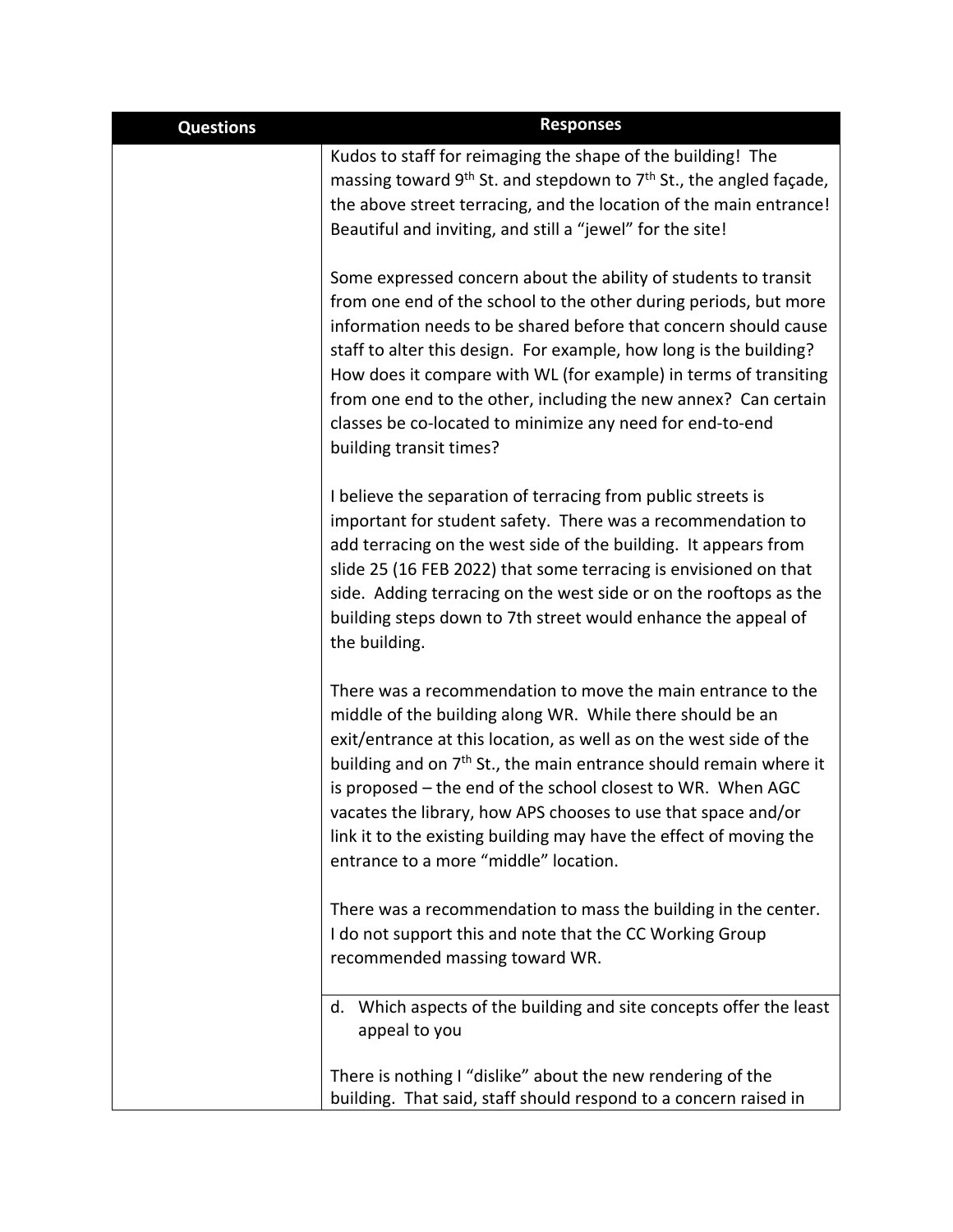| <b>Questions</b>                            | <b>Responses</b>                                                                                                                                                                                                                                                                                                                                                                                                                                                                                                                                                                                  |
|---------------------------------------------|---------------------------------------------------------------------------------------------------------------------------------------------------------------------------------------------------------------------------------------------------------------------------------------------------------------------------------------------------------------------------------------------------------------------------------------------------------------------------------------------------------------------------------------------------------------------------------------------------|
|                                             | breakout group 5 regarding emergency evacuation. The concern<br>was about where it would make sense to safely move all users<br>away from the site if all buildings needed to be evacuated. It is a<br>small compact site, and WR is too busy a street to use for mass<br>evacuation.                                                                                                                                                                                                                                                                                                             |
| 9. Alignment with PFRC                      | Which, if any, Principles of Civic Design do not seem to be                                                                                                                                                                                                                                                                                                                                                                                                                                                                                                                                       |
| <b>Principles of Civic</b><br><b>Design</b> | reflected in the revised building and site concepts? How might<br>such principle(s) be made more apparent in the Concept Design?                                                                                                                                                                                                                                                                                                                                                                                                                                                                  |
|                                             | No comment other than what I may have been mentioned in<br>response to other questions.                                                                                                                                                                                                                                                                                                                                                                                                                                                                                                           |
| 10. Use this space to                       | In terms of what aspects of the meeting I like and would like to                                                                                                                                                                                                                                                                                                                                                                                                                                                                                                                                  |
| capture feedback                            | see improved for the next meeting, I think that the format with                                                                                                                                                                                                                                                                                                                                                                                                                                                                                                                                   |
| that does not fit in                        | small group breakouts has been very effective to give all                                                                                                                                                                                                                                                                                                                                                                                                                                                                                                                                         |
| the 4 questions                             | BLPC/PFRC members an opportunity to speak. I think public<br>comment could be improved by handling like the School and                                                                                                                                                                                                                                                                                                                                                                                                                                                                            |
| above                                       | County Boards with staff not engaging on issues with the                                                                                                                                                                                                                                                                                                                                                                                                                                                                                                                                          |
|                                             | speakers at that time. However, on the engage page, staff should<br>report out the public comments and communicate responses as<br>appropriate using that venue.                                                                                                                                                                                                                                                                                                                                                                                                                                  |
|                                             | Most importantly, for the next meeting, staff should provide a<br>question/opportunity for the BLPC/PFRC to weigh in on the ed<br>specs, or the interior layout of the school. It is concerning that<br>the BLPC/PFRC has only one more meeting and meeting and time<br>has not been allocated to these matters. How can signoff on the<br>exterior of the building be agreed to if how everything will fit on<br>the inside is unknown? If interior placement of<br>programs/activities is not planned for the BLPC/PFRC's MAR 30 <sup>th</sup><br>meeting, another meeting should be scheduled. |
|                                             | That said, legitimate concerns about the ed specs have been<br>raised by the community, specifically the absence of an<br>auditorium. FAQs state that APS staff, including input from<br>"other high school option programs," decided one was not<br>needed. This raises still more troubling observations:                                                                                                                                                                                                                                                                                       |
|                                             | It's been suggested that the ACC is not a performing arts<br>school, rather it supports career and technical education labs<br>and workshops, and therefore the school's black box theater,                                                                                                                                                                                                                                                                                                                                                                                                       |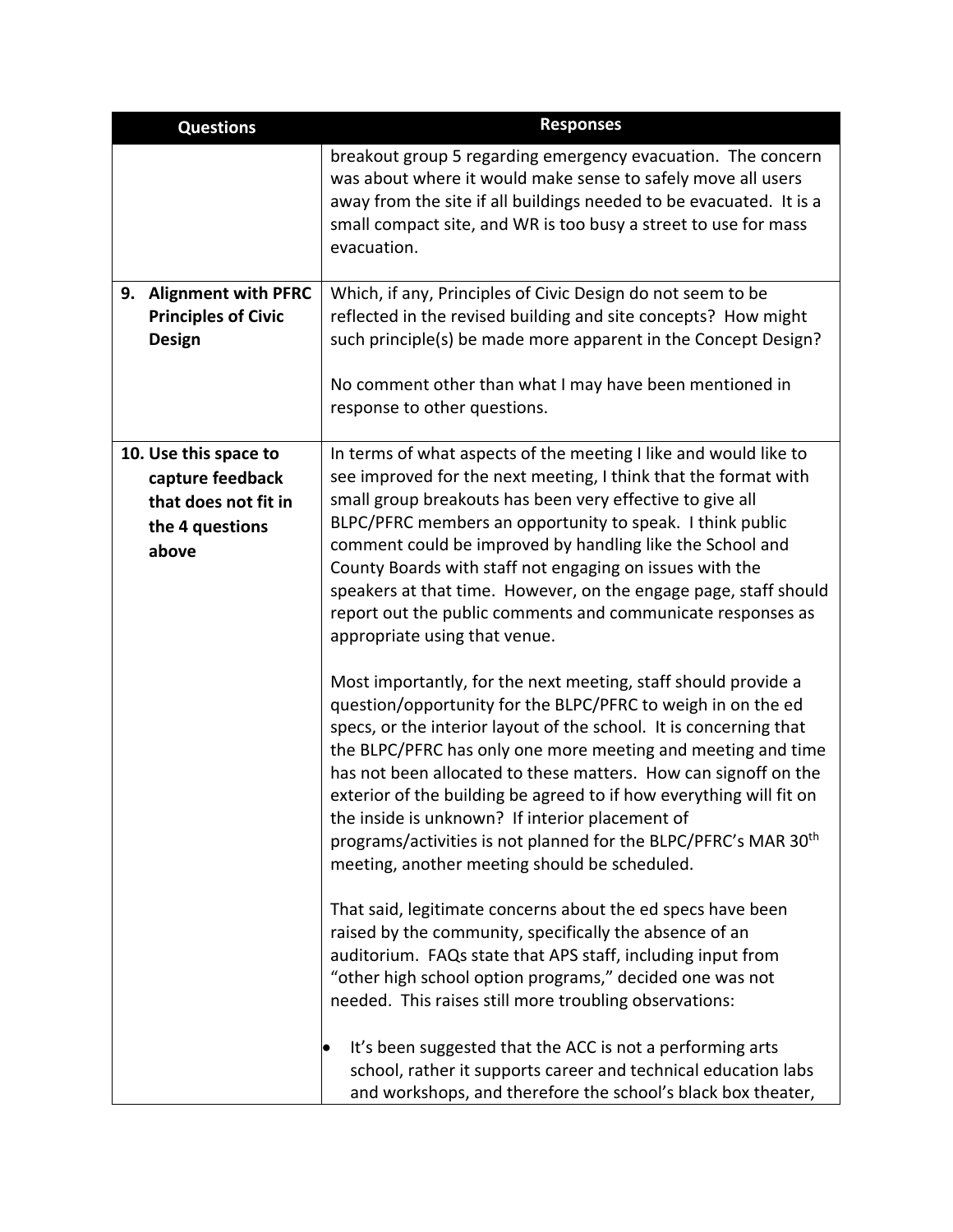| <b>Questions</b> | <b>Responses</b>                                                                                                                                                                                                                                                                                                                                                                                                                                                                                                                                                                                                                                                                                     |
|------------------|------------------------------------------------------------------------------------------------------------------------------------------------------------------------------------------------------------------------------------------------------------------------------------------------------------------------------------------------------------------------------------------------------------------------------------------------------------------------------------------------------------------------------------------------------------------------------------------------------------------------------------------------------------------------------------------------------|
|                  | full-size gym, and cafeteria can substitute for an auditorium.<br>The HB-Woodlawn program at the Heights Building is not a<br>performing arts school either, but it has an auditorium (and<br>other "art" spaces that do not appear in the ACC ed spec) as<br>well as a gym (and aux. gym), cafeteria, and a larger black box<br>theater. Yet, H-B serves less than 500 students, while the ACC<br>is being planned for upwards of 1,250 fulltime students.<br>(Attachment B-ACC Ed Spec.)                                                                                                                                                                                                           |
|                  | Looking specifically at the HB-Woodlawn program for<br>comparison, the ed specs used at the Heights include larger<br>spaces for visual/fine art, kiln/storage and general music. Even<br>the black box is larger. There are additional separate spaces<br>for choir, music/instrument storage, costume and set storage,<br>set workshop, a drama/tech classroom, and offices for music<br>(chorale and instrumental), art and drama educators. It does<br>not appear, from the ed specs staff shared for the ACC<br>building, that sufficient spaces (measured by purpose and size)<br>are planned for art/music/theatre interests of students who<br>will be attending full-time at this facility. |
|                  | A commenter did state that she was fine with no auditorium in<br>the building because it meant, to her, more CTE spaces. But this<br>is a false assumption. IF additional CTE spaces are needed to<br>support that program, the shortage should be identified and<br>specific additional space(s) requested. Please inform the BLPC-<br>PFRC if and what additional CTE space(s) has been added and<br>why. Having an auditorium (or other adequate art/common<br>spaces) in the new AAC building should not be presented as a<br>zero-sum outcome with the CTE program.                                                                                                                             |
|                  | In responding to this question about CTE space demands, I am<br>unaware if staff have released data showing the demand for the<br>various programs at the ACC. There is a desire to grow these<br>programs, but what is the demand for each program now? What<br>programs have "waiting lists," and how many are on each list? If<br>programs are not growing, why not? What programs are under-<br>subscribed?                                                                                                                                                                                                                                                                                      |
|                  | There is still confusion about what student population is planned<br>for the facility. The meeting began with a statement about<br>planning for a maximum of 2,750 seats on the site. Does this                                                                                                                                                                                                                                                                                                                                                                                                                                                                                                      |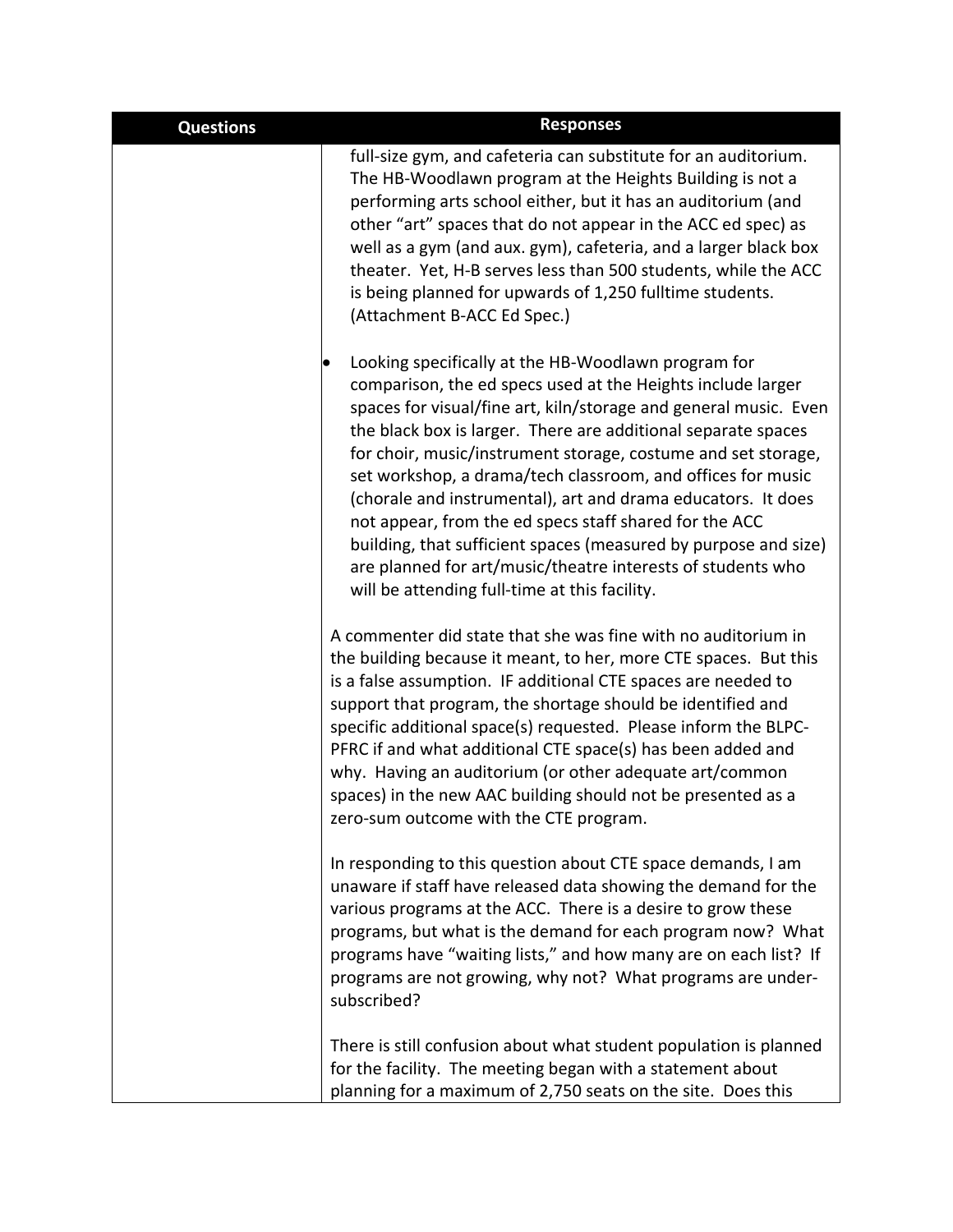| include MPSA students? Because the FAQs include the following<br>Ed Specs designing spaces required,<br>not fully utilized                                                                                                                                                                                                                                                                                                                                                                                                                                                                                                                                                                                                                                                                                                                                                  |                                                                                                              |
|-----------------------------------------------------------------------------------------------------------------------------------------------------------------------------------------------------------------------------------------------------------------------------------------------------------------------------------------------------------------------------------------------------------------------------------------------------------------------------------------------------------------------------------------------------------------------------------------------------------------------------------------------------------------------------------------------------------------------------------------------------------------------------------------------------------------------------------------------------------------------------|--------------------------------------------------------------------------------------------------------------|
|                                                                                                                                                                                                                                                                                                                                                                                                                                                                                                                                                                                                                                                                                                                                                                                                                                                                             |                                                                                                              |
|                                                                                                                                                                                                                                                                                                                                                                                                                                                                                                                                                                                                                                                                                                                                                                                                                                                                             | <b>Building</b><br>Capacity                                                                                  |
| 1,550                                                                                                                                                                                                                                                                                                                                                                                                                                                                                                                                                                                                                                                                                                                                                                                                                                                                       | 1,795                                                                                                        |
| 1,100                                                                                                                                                                                                                                                                                                                                                                                                                                                                                                                                                                                                                                                                                                                                                                                                                                                                       | 1.345                                                                                                        |
| I understand that the BLPC/PFRC's current task is to focus solely<br>on the new school and parking accommodations. However, this<br>process is not happening in a vacuum. A number of decisions<br>hinge on the future use of the entire site. It was welcome news<br>when staff announced that either the existing ACC or the MPSA<br>building would "not be used" after the new AAC building opens,<br>and it is likewise great news that the CP Library will have a new<br>home off campus. A number of my concerns about future<br>opportunities on the site go away, believing that the MPSA<br>program will move to the existing ACC building (or some other<br>location) so that the space occupied for that building could be<br>repurposed. Since F&O staff deal in 10-year outlooks, I would<br>hope that where staff will inform the group what it is willing to |                                                                                                              |
|                                                                                                                                                                                                                                                                                                                                                                                                                                                                                                                                                                                                                                                                                                                                                                                                                                                                             | When stating enrollment/seat figures, please be clear on what<br>recommend for the future of the MPSA space. |

New Response:

Montessori community responses to Career Center BLPC Meeting #2 questions, via Michael Bruno, MPSA representative on BLPC and spokesman for Arlington Montessori Action Committee:

1a. The proposed walking plaza/bus exit is welcome. Montessori families access the campus from 360-degrees around the campus, and any increase in safe routes is appreciated. Also, to the degree that bus traffic and other traffic can ever be diverted from Highland Street is welcome, as Highland and  $7<sup>th</sup>$  already is congested with MPSA pick-up and dropoff.

## 1b. (no response)

2a. It is paramount that enough parking capacity in the proposed on-site parking garage be provided. The Montessori community would appreciate any street level parking that can be provided for short-term parking (e.g., 1 hour), and certainly for handicapped access. However, it is more important that overall capacity meet the whole campus' needs – otherwise MPSA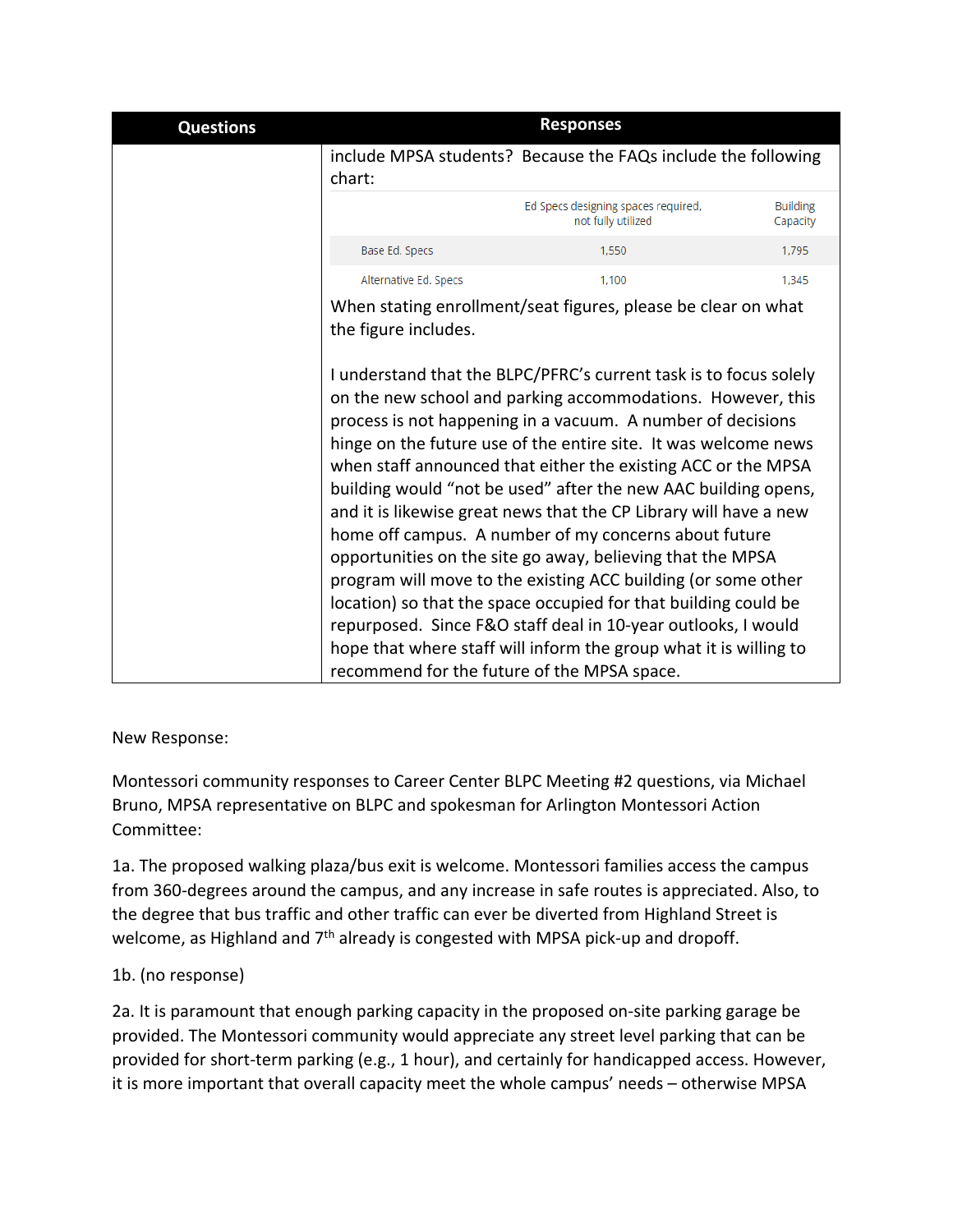users will be incentivized to skip the garage altogether and resort to parking in front of neighborhood homes in order to achieve easier, direct access to MPSA.

2b. On-site parking should prioritize all MPSA, Career Center and APS staff on site – including substitutes, administration and auxiliary personnel as programmatic needs require – as well as Career Center students. Assuming the county library moves offsite, then they can be prioritized in a secondary fashion.

3a. The staggered Career Center building is appreciated for its architectural dynamic. As a side issue, the Montessori community would appreciate all additional green space and separation from the new Career Center building that can be provided.

3b. (no response)

4. (no response)

5. The Montessori community remains concerned over a loss of green-field space, even in the short-term during construction. This is a separate issue from the proposed playground (which is required by law anyway). On its own, the field space that currently exists is critical to MPSA operations because the Patrick Henry building is not designed to accommodate Montessori pedagogy of extra-long student work blocks. As such, some students often get sent outside to the field to do work while others spread out and utilize indoor space during the three-hour work period. This was done at the old Drew site too and is not a new situation – but APS never has formally accommodated this as part of Montessori facility use.

#### New Response

Name: Clare Murphy Konrad

1. I like this idea in theory but it is a little hard to picture without more specific mockups.

In the breakout group in which I participated on February 16 the educators were skeptical that this could be done safely. But I really like the idea of trying to make it morethan just a road, for it to be something that could be nice for the neighborhood on weekends.

2. a I would be open to this, it could allow the garage to have a nicer shape/height,

like the designers are trying to do for the ACC building itself. It could also address MPSA teacher concerns about distance of parking to their building.

2. b I would weigh the parking needs of this student body more heavily than with the student body of neighborhood schools. Some are non-traditional students or may have kids.

I would not weigh library patrons as heavily, they could go for shorter periods of metered parking along Walter Reed. Overall, right now there is pretty good street parking availability within a 10 minute walk of the site within Arlington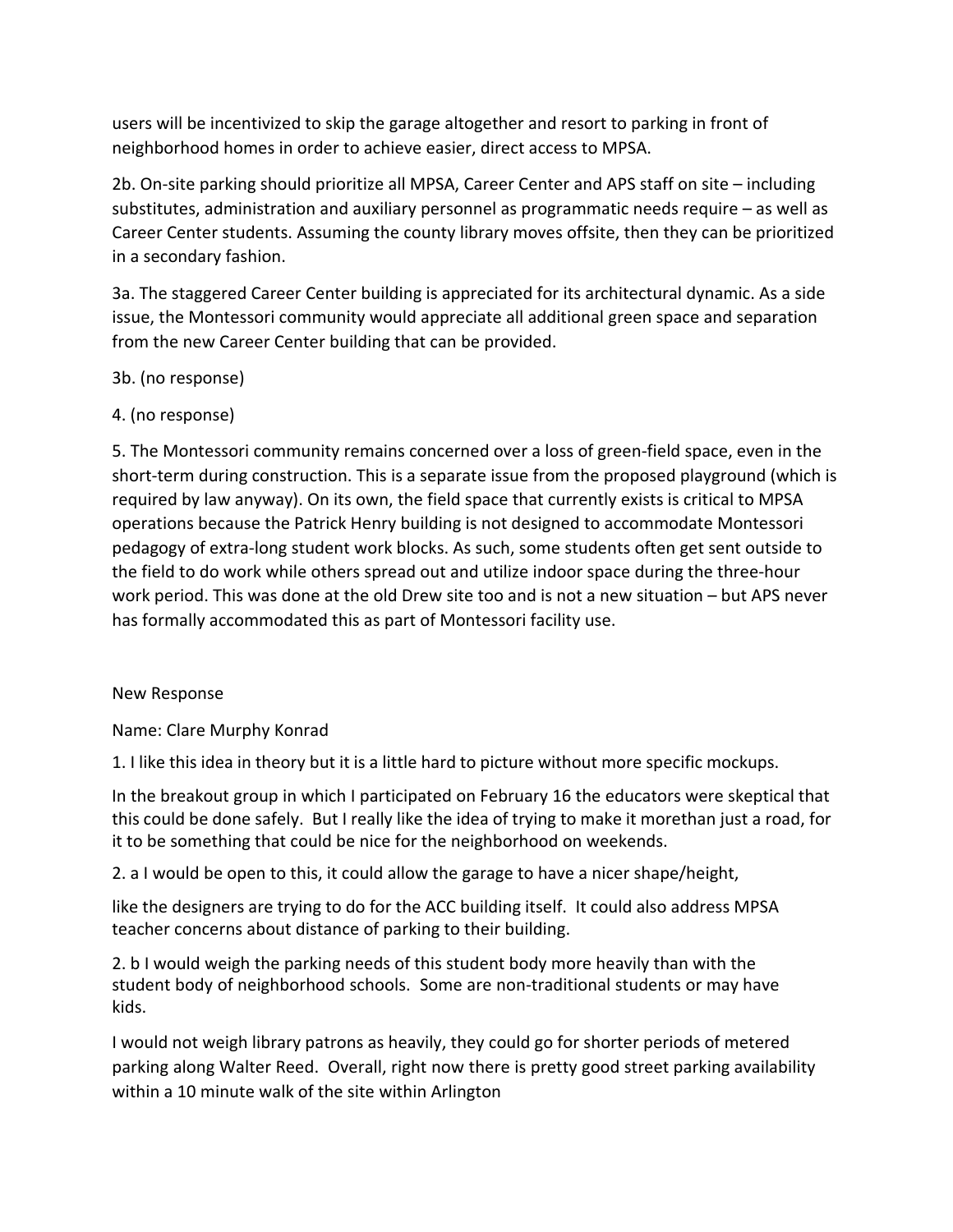3. I like the mockups presented for this round, it is clear that ACC is going to look a lot nicer than a square building. In terms of gaining buy-in of the surrounding neighborhoods, it would be better to lead with those than with the bird's eye overhead view, which just emphasizes the lack of field.

5. If I understand correctly, the current ACC building, new ACC building, and MPSA cannot be in use at the same time because there would be too many students. What is the plan for the old ACC building and site? I am supportive of this project overall. Arlington needs to welcome more students and dense housing unless we want to become the next Bay Area, a disaster.

#### New Response:

Subject: Arlington Career Center field dimensions too small

Would like to highlight my concern with the too small field space currently being programmed for the upcoming ACC development. After wading through presentation information, a measurement of only approximately 60 yd by 66.7 yd (180 ft x 200 ft) seems to be indicated for the new ACC field. Field space is at a premium in this county. Arlington's open space master plan identifies this extreme shortfall and APS is actually decreasing available field space with this current project. Each sport has differing criteria and Parks and Recreation may be highlighting needs for soccer and baseball fields - I would like to highlight needs for Ultimate Frisbee, an established ACC team.

APS hosts both middle school and high school ultimate frisbee every fall season. The high school teams include HB Woodlawn; Yorktown and Wakefield/Arlington Career Center and W-L. Youth Ultimate League of Arlington (YULA) then hosts a spring season for these high school programs and schools [.https://yula-ulti.org/wacc-open-](https://linkprotect.cudasvc.com/url?a=https%3a%2f%2fyula-ulti.org%2fwacc-open-ultimate%26lt%3bhttps%3a%2f%2flinkprotect.cudasvc.com%2furl%3fa%3d&c=E,1,wPoB-Qvv38nXHXuQPGIo0HDWgfiIU-Q3MSkHYnNS1klnNq2vi4FtMT1vJDbKJ03fSAcBdhzPbl5XQhud0UXNee-x7Z6SjEh3JumKYSQb8URR0OzaN0r1_g,,&typo=1&ancr_add=1)

[ultimate<https://linkprotect.cudasvc.com/url?a=](https://linkprotect.cudasvc.com/url?a=https%3a%2f%2fyula-ulti.org%2fwacc-open-ultimate%26lt%3bhttps%3a%2f%2flinkprotect.cudasvc.com%2furl%3fa%3d&c=E,1,wPoB-Qvv38nXHXuQPGIo0HDWgfiIU-Q3MSkHYnNS1klnNq2vi4FtMT1vJDbKJ03fSAcBdhzPbl5XQhud0UXNee-x7Z6SjEh3JumKYSQb8URR0OzaN0r1_g,,&typo=1&ancr_add=1) https%3a%2f%2fyula-ulti.org%2fwacc-openultimate&c=E,1,ihQmekqAiheochJC\_Ka7aYWMV

mEbmrACFeOxO5gFzFUYhzJA6VkGvRdfFT5XrxHX2n\_bji1uEQzt\_VpiZ3Mag3O\_dPzvpqJAV2KpnP Chy Fko4bUe56\_F2tCI&typo=1>

As provided in the ACC Engage with us FAQ section:

What will the field space be appropriate for? (added 2/14/22)

A: The Green space will be used for physical education classes. As an option school, the facility is not required to have a regulation size field to host sporting events. There are currently no plans for fixed bleachers or for lights on the field at this stage of the planning.

In my opinion, ACC program has a need for a field space that can meet requirements for their team that already exists. For many years the program schools in Arlington have generally only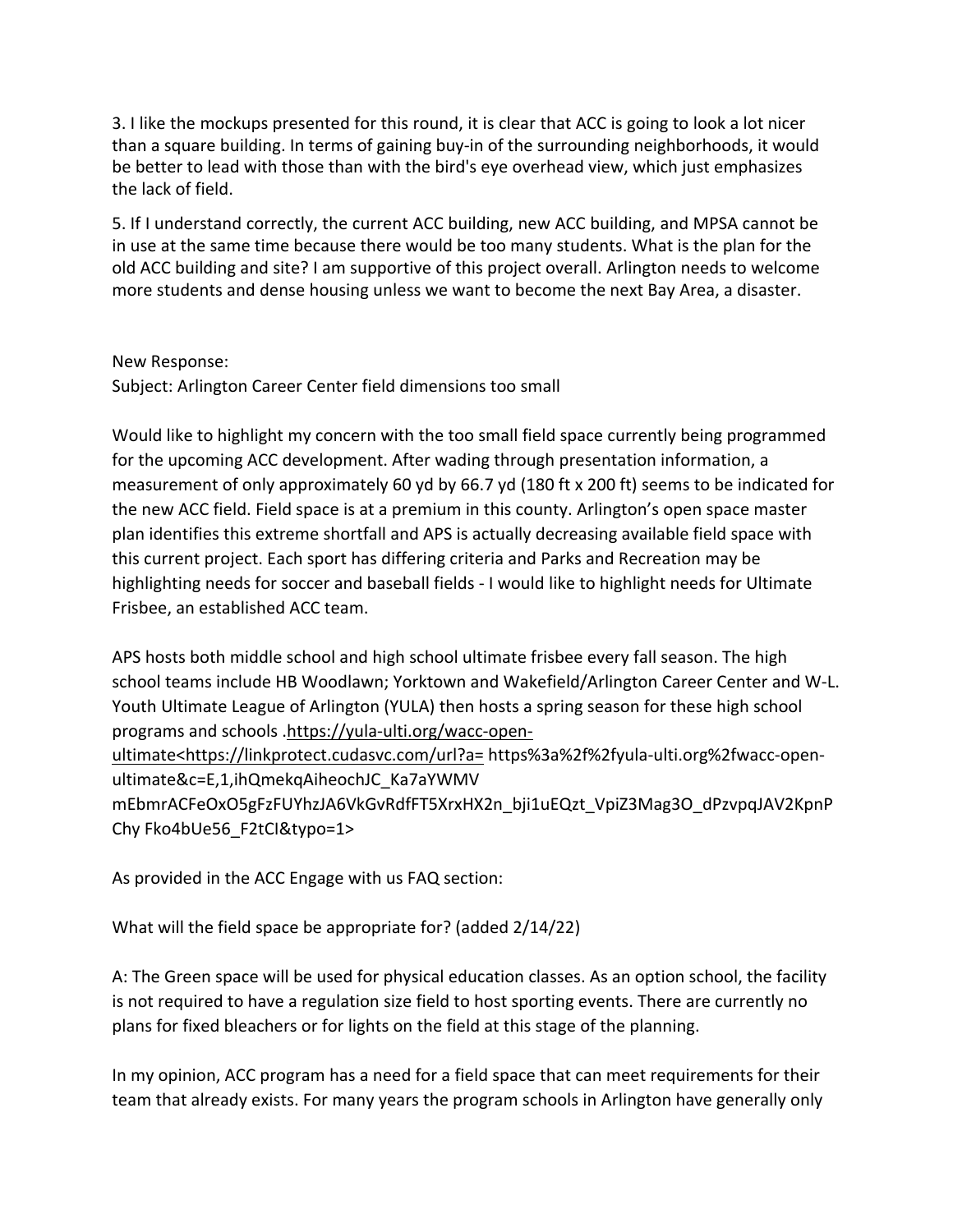had one sports team: ultimate frisbee. These teams have successfully competed all the way up to the state level. Currently ACC students combine on the open high school team WACC and have to compete for field space and practice time between Wakefield and Fleet/Jefferson/Community Center's fields. Bleachers and lighting are not asked for, just an adequately sized field.

APS Facility design choices directly impact the ultimate frisbee program in Arlington. For example taking away the adequately sized field at old HB and building smaller fields at new Hamm and then only giving Heights a postage stamp sized lawn is reminiscent to this ACC proposal. The high school teams then have to compete with other sports for the very limited APS and County field space. Facilities Design phase once again holds the key and dimensions for ultimate frisbee fields are below as provided by

[//USAUltimate.org/rules<https://linkprotect.cudasvc.com/url?a=http%3a%2f%2fusaulti](https://linkprotect.cudasvc.com/url?a=%2f%2fUSAUltimate.org%2frules%26lt%3bhttps%3a%2f%2flinkprotect.cudasvc.com%2furl%3fa%3dhttp%253a%252f%252fusaulti&c=E,1,Y6HsunM8FMJrwe-tL8ePs374T3R_L_zps2QE1sb_2qW45eUrDY9l_5sVRotHiLVDCvpKbQtILQCewbkhGzD-2AQc62hGvS7AGM3IKJIAUc4cGw4I5g,,&typo=1&ancr_add=1) mate.org%2frules&c=E,1,p6At-BOSbIwO4q\_zYvdoo\_r-

h1KSPKunf5NWQ\_DyHsUXkmI1xt4VlBeXK QeQkRXjcAPK3r4h0y7rAsI46Pakvr1Nm83kqqNjHVdYx1ZUcwWFmw,&typo=1>. Request the field size be reconsidered.

## [\[cid:70049B85-4EBC-4562-9A71-C3EE55B2AD3C@hsd1.va.comcast.net\]](cid:70049B85-4EBC-4562-9A71-C3EE55B2AD3C@hsd1.va.comcast.net)

v/r

A. Servidio

New Response:

| this<br>Name of                                    | Name:                   | <b>Thomas Dacanay</b>                 |
|----------------------------------------------------|-------------------------|---------------------------------------|
| form                                               |                         |                                       |
| If you are responding on behalf of $ a $           |                         | am completing this form on behalf of: |
| group, enter your name and the<br>full name of the | (] Myself               |                                       |
| stakeholder group. Please only                     |                         | D Stakeholder group: -------------    |
| send one (1) official response from                | $\Box$ Breakout group#: |                                       |
| the stakeholder group.                             |                         |                                       |
| Questions                                          |                         |                                       |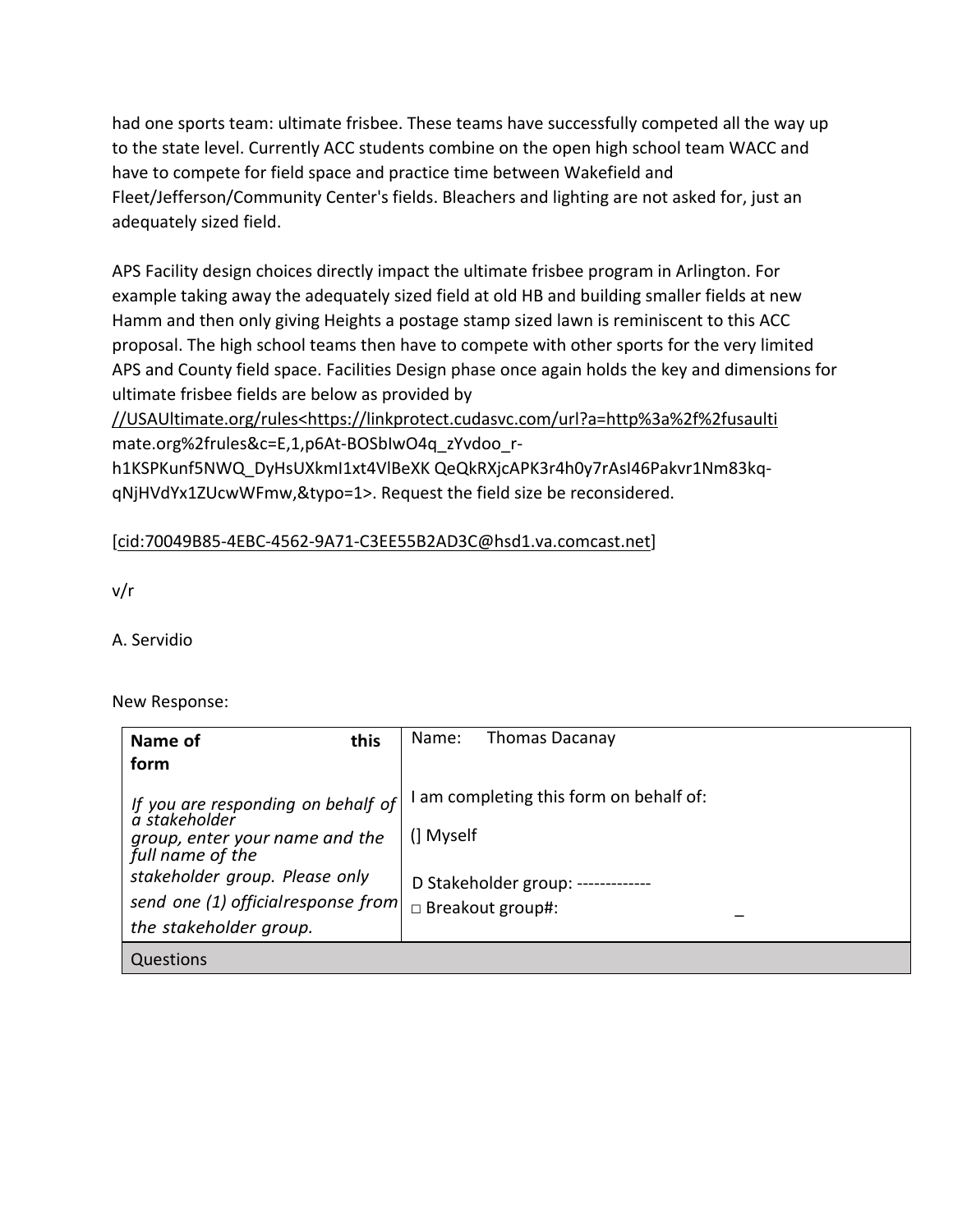| 1. Public Space between the<br><b>Existing ACC and New ACC/New</b><br><b>Field</b> | a. The revised site concept proposes an area between the<br>existing ACC and new ACC/new field that would both support<br>bus/service operations during the school day and resemble a<br>public plaza at all other times. What features of this proposal<br>do you like the best?<br>Barring entry by passenger vehicles is a good idea to reduce<br>conflicts between those and busses.                                                                                                                                                                                                                                                                                                                                                                                                                                        |
|------------------------------------------------------------------------------------|---------------------------------------------------------------------------------------------------------------------------------------------------------------------------------------------------------------------------------------------------------------------------------------------------------------------------------------------------------------------------------------------------------------------------------------------------------------------------------------------------------------------------------------------------------------------------------------------------------------------------------------------------------------------------------------------------------------------------------------------------------------------------------------------------------------------------------|
|                                                                                    | b. What other alternatives or suggestions do you have for<br>that area of the site, including the curb cut along Walter Reed<br>Dr., that may strengthen alignment with the Principles of Civic<br>Design?<br>Designers should consider that the space will more strongly<br>function as a public plaza if built without road-centric aspects<br>like curbs. The plaza should also incorporate elements to<br>activate its use as an actual plaza, like benches, or perhaps a<br>spray ground like at Mosaic Park. Otherwise, it will just be a<br>nicer-looking access driveway. Designers should also consider<br>alternative pavement materials that mesh with the plaza<br>usage, or help with stormwater retainment, while also being<br>able to support bus traffic - I would imagine this would be a<br>major challenge. |

| On-site<br><b>Site</b><br>2.<br>Plan<br>included an above-ground parking<br>garage. Feedback from BLPC/PFRC<br>Meeting #1 indicated that some<br>surface parking may be<br>convenient/preferred. Now that<br>an estimated range for peak<br>parking demand isavailable, APS<br>seeks feedback on how that<br>estimate should influence the<br>quantity and location of on-site<br>parking. | a. How appealing to you is around the existing ACC<br>building if it were to modify the shape and/or height of<br>the above-grade parking gar e?<br>This would not be appealing. Designers should consider<br>future uses of the site, and build the garage taller than<br>may be necessary now, to preserve green space at the<br>site in the future. The biggest asset of this site is the<br>available land - Arlington should maximize available<br>square footage to<br>preserve green space, by building higher.<br>b. For each recent capital project APS has relied on<br>available and convenient on-street parking to support a<br>limited portion of peak parking demand. What groups<br>(e.g., APS staff, HS students, Library staff, APS/Library<br>visitors) should be prioritized for on-site parking?<br>I don't have an opinion on this question; however,<br>Arlington should consider that some recent projects have<br>been in the vicinity of parking which all has time-of-day |
|--------------------------------------------------------------------------------------------------------------------------------------------------------------------------------------------------------------------------------------------------------------------------------------------------------------------------------------------------------------------------------------------|------------------------------------------------------------------------------------------------------------------------------------------------------------------------------------------------------------------------------------------------------------------------------------------------------------------------------------------------------------------------------------------------------------------------------------------------------------------------------------------------------------------------------------------------------------------------------------------------------------------------------------------------------------------------------------------------------------------------------------------------------------------------------------------------------------------------------------------------------------------------------------------------------------------------------------------------------------------------------------------------------|
|--------------------------------------------------------------------------------------------------------------------------------------------------------------------------------------------------------------------------------------------------------------------------------------------------------------------------------------------------------------------------------------------|------------------------------------------------------------------------------------------------------------------------------------------------------------------------------------------------------------------------------------------------------------------------------------------------------------------------------------------------------------------------------------------------------------------------------------------------------------------------------------------------------------------------------------------------------------------------------------------------------------------------------------------------------------------------------------------------------------------------------------------------------------------------------------------------------------------------------------------------------------------------------------------------------------------------------------------------------------------------------------------------------|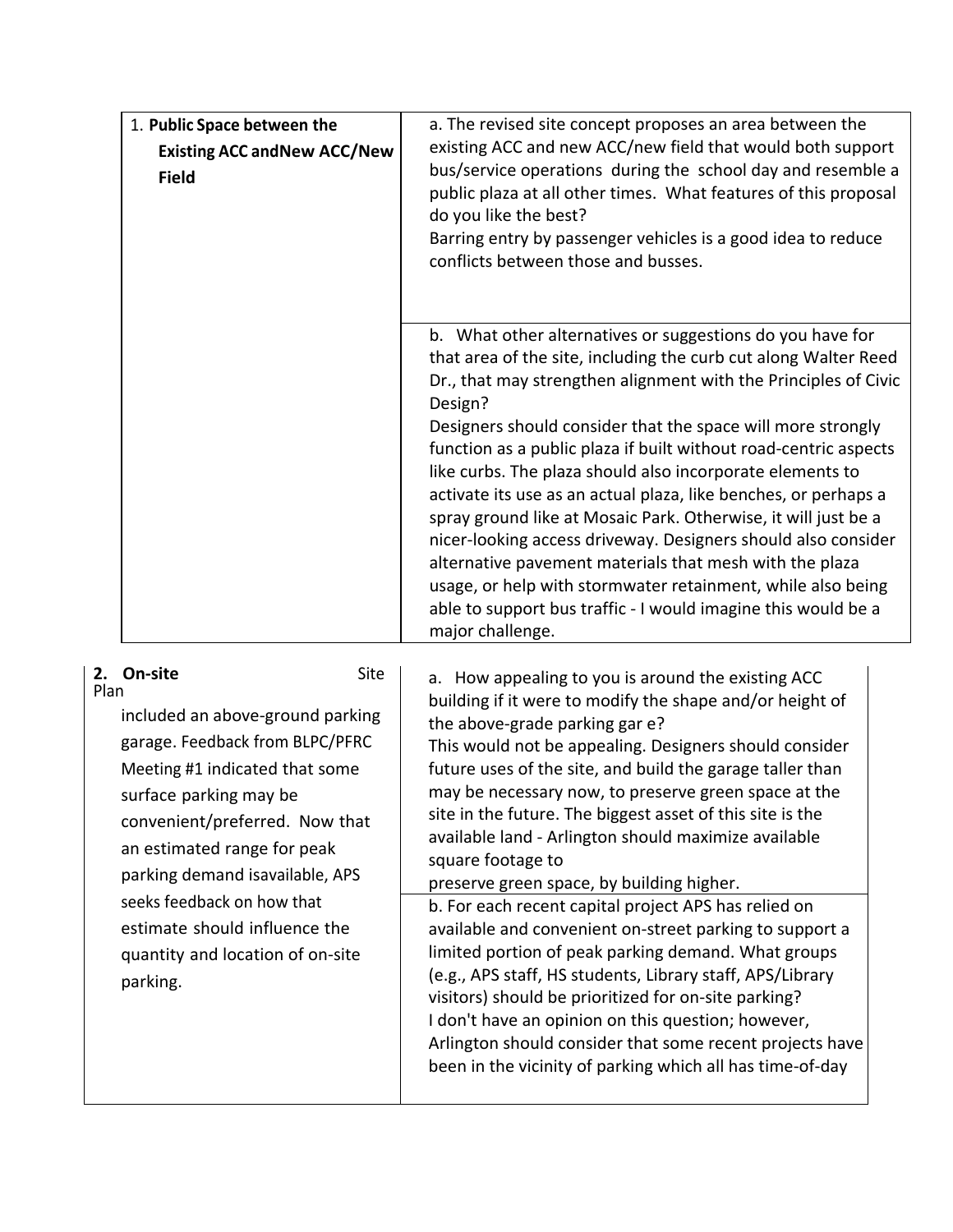|                                | restrictions, as opposed to this project, where street<br>parking nearby in the neighborhood does not have any<br>time-of-day restrictions (time limits, meters, permits,<br>etc). |
|--------------------------------|------------------------------------------------------------------------------------------------------------------------------------------------------------------------------------|
| 3. Strengths and Concerns with | a. Which aspects of the building and site concepts offer                                                                                                                           |
| <b>Revised SitePlan</b>        | the most appeal to you?                                                                                                                                                            |
|                                | The location of the garage along 9th St is a good option,                                                                                                                          |
|                                | and increased height of the garage should be considered<br>for future uses. The 5-story height of the building                                                                     |
|                                | adjacent to the bus drive is a good use of the limited land                                                                                                                        |
|                                | space in the site, which should be maximized to preserve                                                                                                                           |
|                                | options for green space / fields.                                                                                                                                                  |
|                                | b. Which aspects of the building and site concepts offer<br>the least appeal to you                                                                                                |
|                                | The new field does not offer much appeal; the small size                                                                                                                           |
|                                | limits its usefulness. The                                                                                                                                                         |
|                                | idea of surface parking surrounding the garage offers                                                                                                                              |
|                                | very little appeal; this will likely become permanent at                                                                                                                           |
|                                | the detriment of the appearance and public spaces in the<br>site. Using the bus drive as a plaza when not in use is a                                                              |
|                                | good idea in theory but may be                                                                                                                                                     |
|                                | tough to pull off in practice, as the needs of buses limit                                                                                                                         |
|                                | what can be incorporated into the plaza.                                                                                                                                           |

| 4. Alignment of Civic | Which, if any, Principles of Civic design reflected in the revised                                                  |
|-----------------------|---------------------------------------------------------------------------------------------------------------------|
| <b>Design</b>         | buildingand site concepts? How might such principle(s) be made                                                      |
|                       | more apparent in the Concept Design?                                                                                |
|                       | I did not see language on incorporating the garage into the<br>adjacent neighborhood, as viewed from S Highland St. |
|                       | Designers should consider materials, designs, and so on, so                                                         |
|                       | that the 5+ story height of the garage is not just a huge                                                           |
|                       | concrete wall as viewed from S Highland.                                                                            |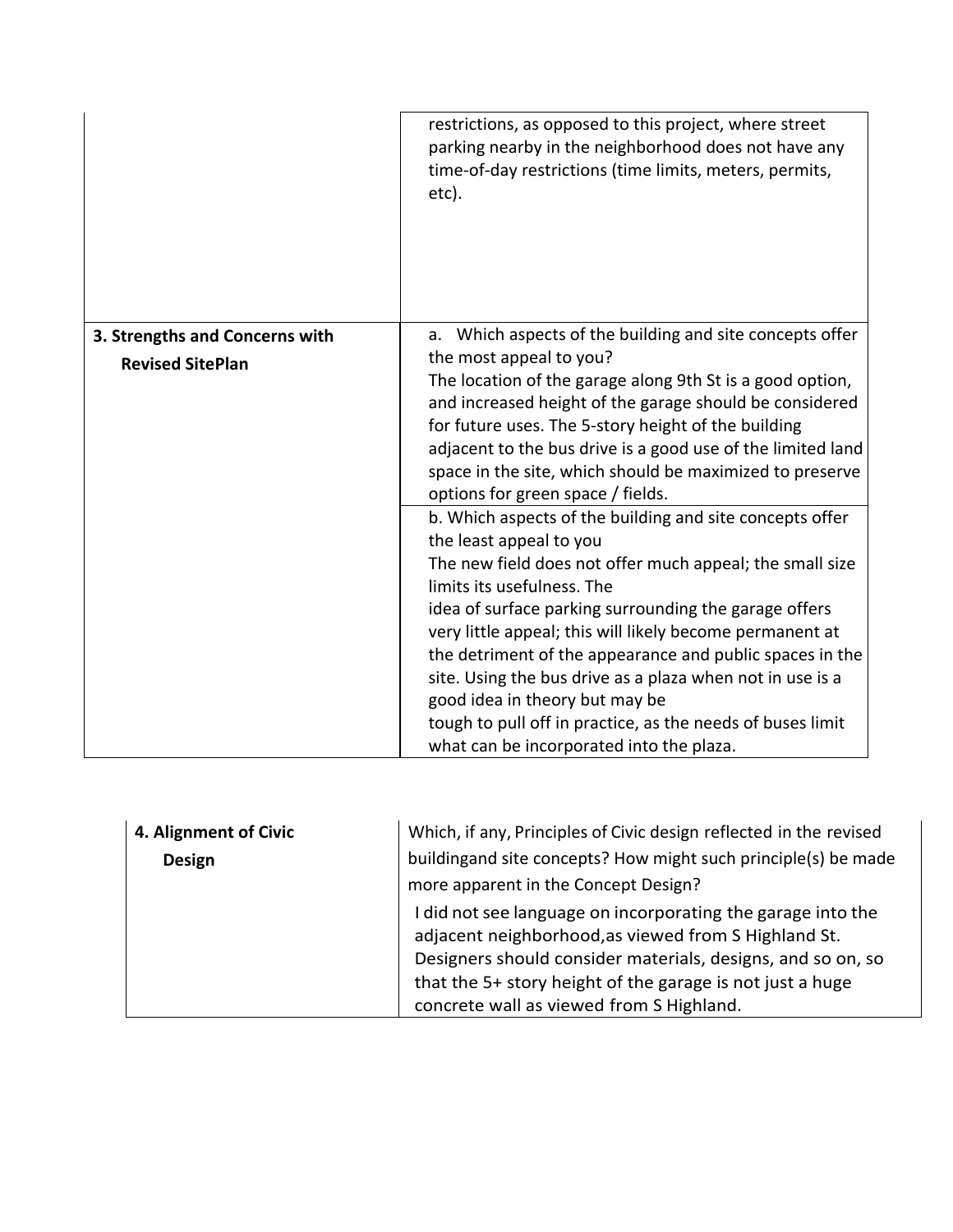| 5. Use this space to capture |                                                                                                                                                                                                                                                                                                                                                                                                                                |
|------------------------------|--------------------------------------------------------------------------------------------------------------------------------------------------------------------------------------------------------------------------------------------------------------------------------------------------------------------------------------------------------------------------------------------------------------------------------|
| feedback thatdoes not fit in | The existing ACC building is not a good use of the square                                                                                                                                                                                                                                                                                                                                                                      |
| the 4 questions above        | footage Arlington has available at this site, with its limited<br>height. Arlington should consider its useful life and its ability<br>to be utilized, and explore demolition and a new building on<br>the brownfield site at a much greater height in the future.<br>Reusing the building by addingonto it, while environmentally<br>friendly, is very expensive compared to demolish+buildnew,<br>and limits its usefulness. |

| Name of person completing this                                                                                                                                                                                    | Name:                                                                                                                                                                                                                                                                                                                                                                                                                                                                                                                                                                                                                                                                                                                                                                                                                                                          |  |
|-------------------------------------------------------------------------------------------------------------------------------------------------------------------------------------------------------------------|----------------------------------------------------------------------------------------------------------------------------------------------------------------------------------------------------------------------------------------------------------------------------------------------------------------------------------------------------------------------------------------------------------------------------------------------------------------------------------------------------------------------------------------------------------------------------------------------------------------------------------------------------------------------------------------------------------------------------------------------------------------------------------------------------------------------------------------------------------------|--|
| form<br>If you are responding on behalf of<br>a stakeholder group, enter your<br>name and the full name of the<br>stakeholder group. Please only<br>send one (1) official response from<br>the stakeholder group. | I am completing this form on behalf of:<br>$\Box$ Myself<br>⊠ Stakeholder group: Columbia Heights Civic<br>Association<br>$\Box$ Breakout group #:                                                                                                                                                                                                                                                                                                                                                                                                                                                                                                                                                                                                                                                                                                             |  |
| Questions                                                                                                                                                                                                         |                                                                                                                                                                                                                                                                                                                                                                                                                                                                                                                                                                                                                                                                                                                                                                                                                                                                |  |
| 11. Public Space between the<br><b>Existing ACC and New</b><br><b>ACC/New Field</b>                                                                                                                               | The revised site concept proposes an area between<br>e.<br>the existing ACC and new ACC/new field that would<br>both support bus/service operations during the<br>school day and resemble a public plaza at all other<br>times. What features of this proposal do you like the<br>best?<br>Like: Option #2 That the ACC busses will be<br>$\bullet$<br>directed to exit out on Walter Reed Dr. for vs.<br>continuing through the "loop" around the<br>field and exiting on S Highland St. with MPSA<br>students (this reduces bus congestion)<br>Dislike: the concept of simultaneously using<br>$\bullet$<br>this space as a pedestrian plaza; that seems<br>confusing and not a good use of space;<br>dangerous for pedestrians; what actual<br>purpose does open concrete driveway area<br>serve for people (no seating, designated area<br>to congregate)? |  |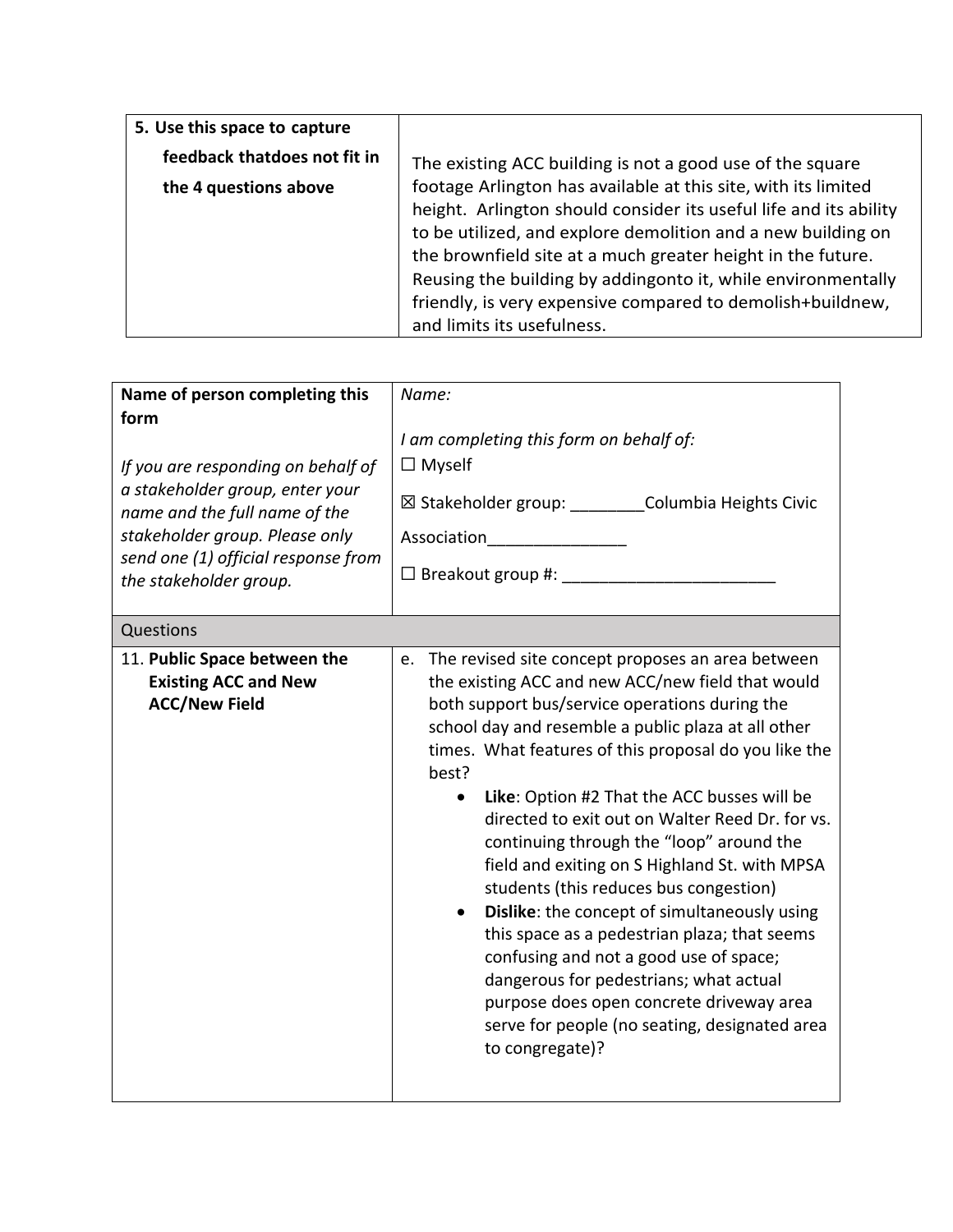|                                                                                                                                                                                                                                                                                                                                                                                                                     | f. | What other alternatives or suggestions do you have<br>for that area of the site, including the curb cut along<br>Walter Reed Dr., that may strengthen alignment<br>with the Principles of Civic Design?<br>Instead of mixing an area designed for bus<br>traffic with pedestrians, design the empty<br>green space behind the new ACC building<br>(below the field and its loop) to be a plaza for<br>students to gather. Build out strategic seating<br>areas designed for both learning (outdoor<br>class), lunch time, and relaxing.                                                                                                                                                                                                                                                                                                                                                                                                                                  |
|---------------------------------------------------------------------------------------------------------------------------------------------------------------------------------------------------------------------------------------------------------------------------------------------------------------------------------------------------------------------------------------------------------------------|----|--------------------------------------------------------------------------------------------------------------------------------------------------------------------------------------------------------------------------------------------------------------------------------------------------------------------------------------------------------------------------------------------------------------------------------------------------------------------------------------------------------------------------------------------------------------------------------------------------------------------------------------------------------------------------------------------------------------------------------------------------------------------------------------------------------------------------------------------------------------------------------------------------------------------------------------------------------------------------|
| 12. On-site Parking - the<br>Preliminary Site Plan included<br>an above-ground parking<br>garage. Feedback from<br><b>BLPC/PFRC Meeting #1</b><br>indicated that some surface<br>parking may be<br>convenient/preferred. Now<br>that an estimated range for<br>peak parking demand is<br>available, APS seeks feedback<br>on how that estimate should<br>influence the quantity and<br>location of on-site parking. | e. | How appealing to you is expanding the parking<br>footprint around the existing ACC building if it were<br>to modify the shape and/or height of the above-<br>grade parking garage?<br>We would support a surface parking lot to<br>the immediate right of the proposed parking<br>garage (along S Highland St. side) ONLY IF it<br>does not in turn mean a reduction in the<br>amount of parking spaces or size of the<br>multi-level garage. The multi-level garage<br>needs to be built to maximum capacity to<br>accommodate the proposed number of<br>students/staff/visitors.<br>A smaller surface lot could be reserved for<br>MPSA staff and visitors only, as it is slightly<br>closer to it's building. That would reserve the<br>spots in the garage for ACC and library only.<br>The surface parking lot could also reserve<br>itself for development in the future, either<br>into another building or sports area<br>(tennis/pickleball) for the community. |
|                                                                                                                                                                                                                                                                                                                                                                                                                     | f. | For each recent capital project APS has relied on<br>available and convenient on-street parking to<br>support a limited portion of peak parking demand.<br>What groups (e.g., APS staff, HS students, Library<br>staff, APS/Library visitors) should be prioritized for<br>on-site parking?<br>APS Staff (ACC & MPSA), Library staff,<br>visitors, students, should be prioritized for                                                                                                                                                                                                                                                                                                                                                                                                                                                                                                                                                                                   |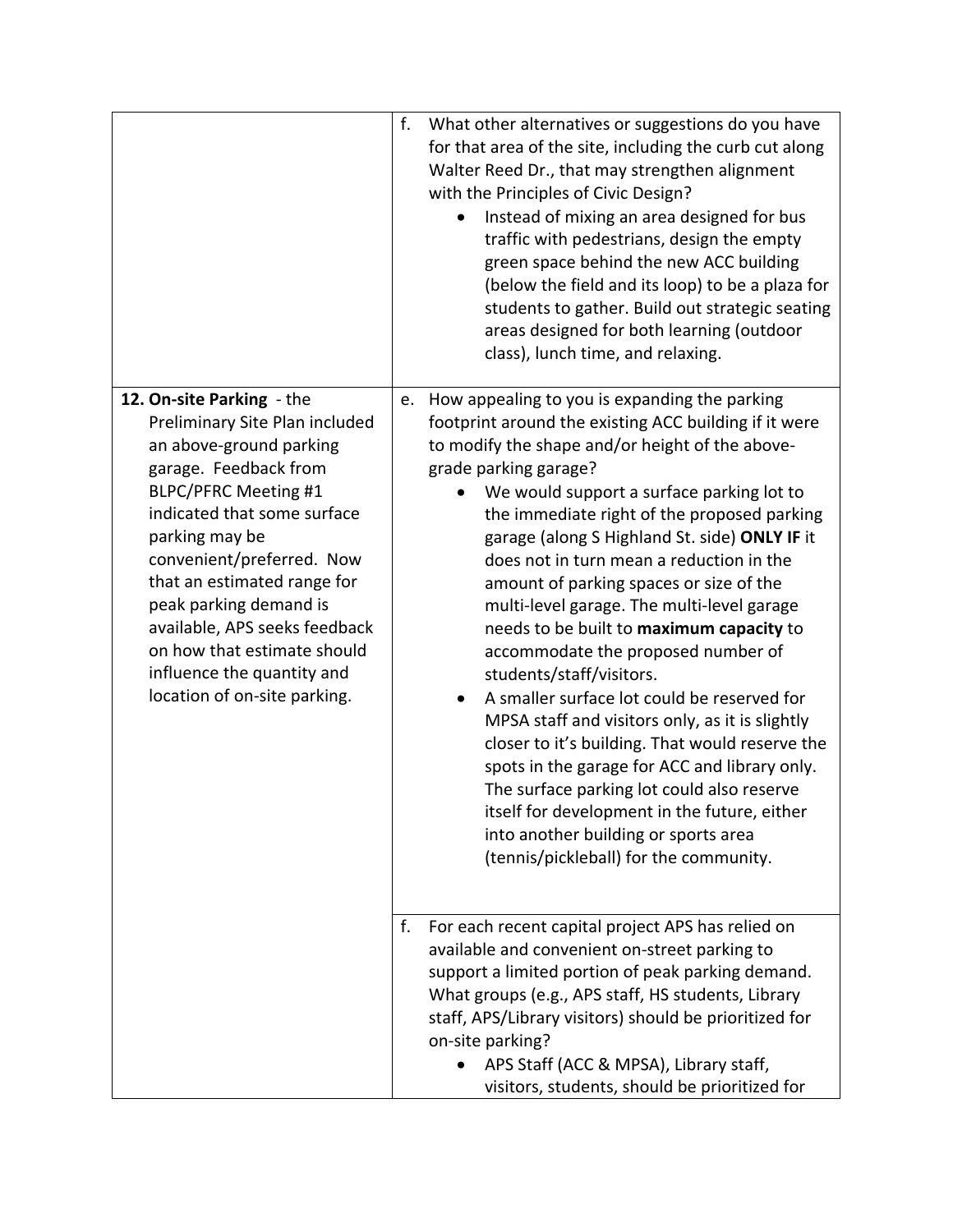|                                                              | onsite parking in that order, along with an<br>appropriate number of designated ADA<br>spots.<br>Library visitors should have dedicated on-<br>street timed parking. There should also be<br>dedicated on-street timed parking for ADA<br>and short-term visitors for MPSA (closest to<br>MPSA, on S Highland and 7th) and ACC<br>(closest to the main entrance on WR Dr.).                                                                                                                                                                                                                                                                                                                                                                                                                                                                                                                          |
|--------------------------------------------------------------|------------------------------------------------------------------------------------------------------------------------------------------------------------------------------------------------------------------------------------------------------------------------------------------------------------------------------------------------------------------------------------------------------------------------------------------------------------------------------------------------------------------------------------------------------------------------------------------------------------------------------------------------------------------------------------------------------------------------------------------------------------------------------------------------------------------------------------------------------------------------------------------------------|
| 13. Strengths and Concerns with                              | e. Which aspects of the building and site concepts offer                                                                                                                                                                                                                                                                                                                                                                                                                                                                                                                                                                                                                                                                                                                                                                                                                                             |
| <b>Revised Site Plan</b>                                     | the most appeal to you?                                                                                                                                                                                                                                                                                                                                                                                                                                                                                                                                                                                                                                                                                                                                                                                                                                                                              |
|                                                              | The staggered build-back/set back of the new<br>ACC building so it seemingly diverts itself<br>back and away from busy WR Dr.<br>Concepts for roof-top terraces.                                                                                                                                                                                                                                                                                                                                                                                                                                                                                                                                                                                                                                                                                                                                     |
|                                                              | f.<br>Which aspects of the building and site concepts offer                                                                                                                                                                                                                                                                                                                                                                                                                                                                                                                                                                                                                                                                                                                                                                                                                                          |
|                                                              | the least appeal to you                                                                                                                                                                                                                                                                                                                                                                                                                                                                                                                                                                                                                                                                                                                                                                                                                                                                              |
|                                                              | Lack of usable greenspace for both the<br>students and community. The "field" is so<br>small.                                                                                                                                                                                                                                                                                                                                                                                                                                                                                                                                                                                                                                                                                                                                                                                                        |
| 14. Alignment with PFRC<br><b>Principles of Civic Design</b> | Which, if any, Principles of Civic Design do not seem to<br>be reflected in the revised building and site concepts?<br>How might such principle(s) be made more apparent in<br>the Concept Design?<br>10: the parking is so far from the actual<br>entrance of the new ACC building; need to<br>see actual proposed pedestrian path from<br>the garage to the ACC entrance.<br>8: the new ACC main entrance should not be<br>facing WR Dr., for safety concerns (this is a<br>school not a shopping mall inviting in people<br>who are not supposed to be there). Instead,<br>the new ACC main entrance should be on the<br>back left side corner (facing the bus<br>driveway) so people can get to it faster from<br>the parking garage as well.<br>11: need to see proposed designated<br>pedestrian pathways for entry to all buildings<br>from garage, street, and from building to<br>building. |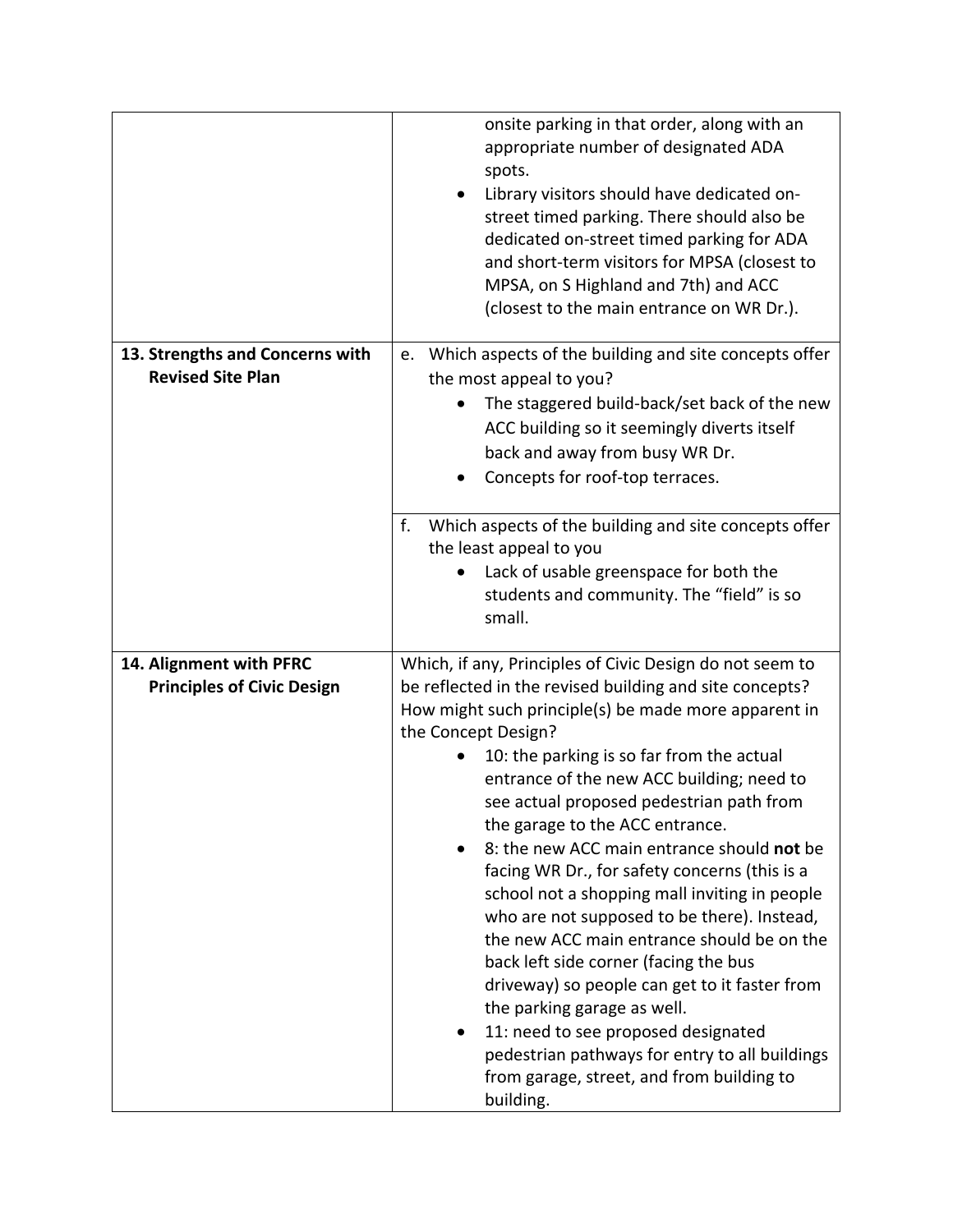| 15. Use this space to capture |                                              |
|-------------------------------|----------------------------------------------|
| feedback that does not fit in | Enhance and utilize as much outdoor roof-top |
| the 4 questions above         | space for lunch time, class time, relaxing.  |
|                               |                                              |

| <b>Questions</b>                                                                                                                                                                                                                                    | <b>Responses</b>                                                                                                                                                                                                                                                                                                                                                                                                                                                                                                                                                                                                                                                                                                                                                                                                                                                                                                                                                                                                           |
|-----------------------------------------------------------------------------------------------------------------------------------------------------------------------------------------------------------------------------------------------------|----------------------------------------------------------------------------------------------------------------------------------------------------------------------------------------------------------------------------------------------------------------------------------------------------------------------------------------------------------------------------------------------------------------------------------------------------------------------------------------------------------------------------------------------------------------------------------------------------------------------------------------------------------------------------------------------------------------------------------------------------------------------------------------------------------------------------------------------------------------------------------------------------------------------------------------------------------------------------------------------------------------------------|
| Name of person completing this<br>form<br>If you are responding on behalf of a<br>stakeholder group, enter your<br>name and the full name of the<br>stakeholder group. Please only send<br>one (1) official response from the<br>stakeholder group. | Name: Nick Carrasco<br>I am completing this form on behalf of:<br>$\Box$ Myself<br>⊠ Stakeholder group: Arlington Heights Civic Assoc<br>$\Box$ Breakout group #: $\Box$                                                                                                                                                                                                                                                                                                                                                                                                                                                                                                                                                                                                                                                                                                                                                                                                                                                   |
| Questions                                                                                                                                                                                                                                           |                                                                                                                                                                                                                                                                                                                                                                                                                                                                                                                                                                                                                                                                                                                                                                                                                                                                                                                                                                                                                            |
| 16. Public Space between the<br><b>Existing ACC and New</b><br><b>ACC/New Field</b>                                                                                                                                                                 | The revised site concept proposes an area between<br>g.<br>the existing ACC and new ACC/new field that would<br>both support bus/service operations during the<br>school day and resemble a public plaza at all other<br>times. What features of this proposal do you like<br>the best?<br>On the topic of the "plaza", most discussion seems<br>$\bullet$<br>to be onboard, but hard to visualize, and given the<br>rotational students that arrive in shifts, how would<br>it work during the day? Or would it be off limits for<br>neighborhood pedestrians to cross from Highland<br>to Walter Reed?<br>As for the new "field", I received comments with<br>$\bullet$<br>concerns about it being lost as "patch of grass"<br>when surrounded by the Bus loop. Also, comments<br>were made to ensure real grass and not turf since it<br>is so small.<br>Most discussion that this "Plaza" does not address<br>clearly is the traffic, and how it will affect the traffic<br>on Highland caused by parents dropping off |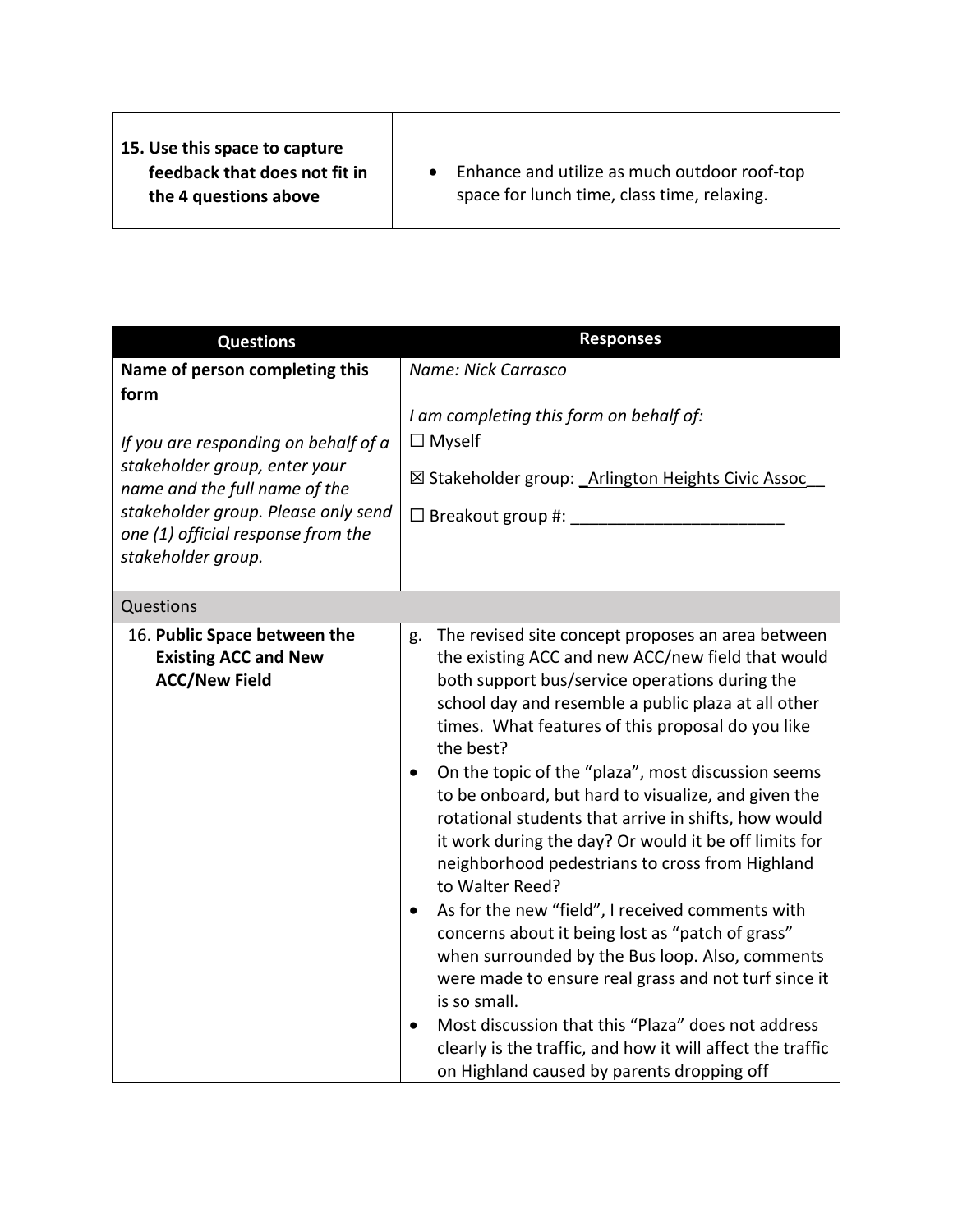| <b>Questions</b>                                                                                                                                                                                                                                                                                                                                                                                                    | <b>Responses</b>                                                                                                                                                                                                                                                                                                                                                                                                                                                                                                                                                                                                                                                                                                                                                                                                                                                                                                                                                    |
|---------------------------------------------------------------------------------------------------------------------------------------------------------------------------------------------------------------------------------------------------------------------------------------------------------------------------------------------------------------------------------------------------------------------|---------------------------------------------------------------------------------------------------------------------------------------------------------------------------------------------------------------------------------------------------------------------------------------------------------------------------------------------------------------------------------------------------------------------------------------------------------------------------------------------------------------------------------------------------------------------------------------------------------------------------------------------------------------------------------------------------------------------------------------------------------------------------------------------------------------------------------------------------------------------------------------------------------------------------------------------------------------------|
|                                                                                                                                                                                                                                                                                                                                                                                                                     | students which currently turns Highland from 9 <sup>th</sup> to<br>$7th$ into a parking lot.                                                                                                                                                                                                                                                                                                                                                                                                                                                                                                                                                                                                                                                                                                                                                                                                                                                                        |
|                                                                                                                                                                                                                                                                                                                                                                                                                     | h. What other alternatives or suggestions do you have<br>for that area of the site, including the curb cut<br>along Walter Reed Dr., that may strengthen<br>alignment with the Principles of Civic Design?<br>I received a suggestion to move the service<br>entrance/loading dock to Walter Reed to all for<br>maximum flexibility as the campus evolves over the<br>coming years including plans to come as part of the<br>next CIP to cover the existing ACC and MPSA<br>facilities.<br>Is it feasible to add a parent drop off lane to the<br>bus loop?<br>The biggest comment I keep receiving that relates<br>to Civic Design is that you can't do Civic Design<br>piecemeal, in that without having a concrete plan<br>for the existing ACC, Library and MPSA, you can't<br>properly fulfill Civic Design for the campus. In the<br>end, you'll end up with multiple stages that very<br>potentially will not align with each other failing<br>Civic Design. |
| 17. On-site Parking - the<br>Preliminary Site Plan included<br>an above-ground parking<br>garage. Feedback from<br><b>BLPC/PFRC Meeting #1</b><br>indicated that some surface<br>parking may be<br>convenient/preferred. Now<br>that an estimated range for<br>peak parking demand is<br>available, APS seeks feedback<br>on how that estimate should<br>influence the quantity and<br>location of on-site parking. | How appealing to you is expanding the parking<br>g.<br>footprint around the existing ACC building if it were<br>to modify the shape and/or height of the above-<br>grade parking garage?<br>Community is mixed on this; many are still pushing<br>for underground parking to allow maximum<br>greenspace.<br>Comments were received asking that we maximize<br>greenspace.<br>If surface parking was expanded along Highland, it<br>could potentially support MPSA, but not to do both<br>along Highland and 9 <sup>th</sup> . (This also ties into the<br>comment above about needing plans for the<br>existing-ACC and MPSA facilities on the campus, if<br>longer-term plans have a new facility being built in-<br>place of the existing ACC facility or off-campus,                                                                                                                                                                                            |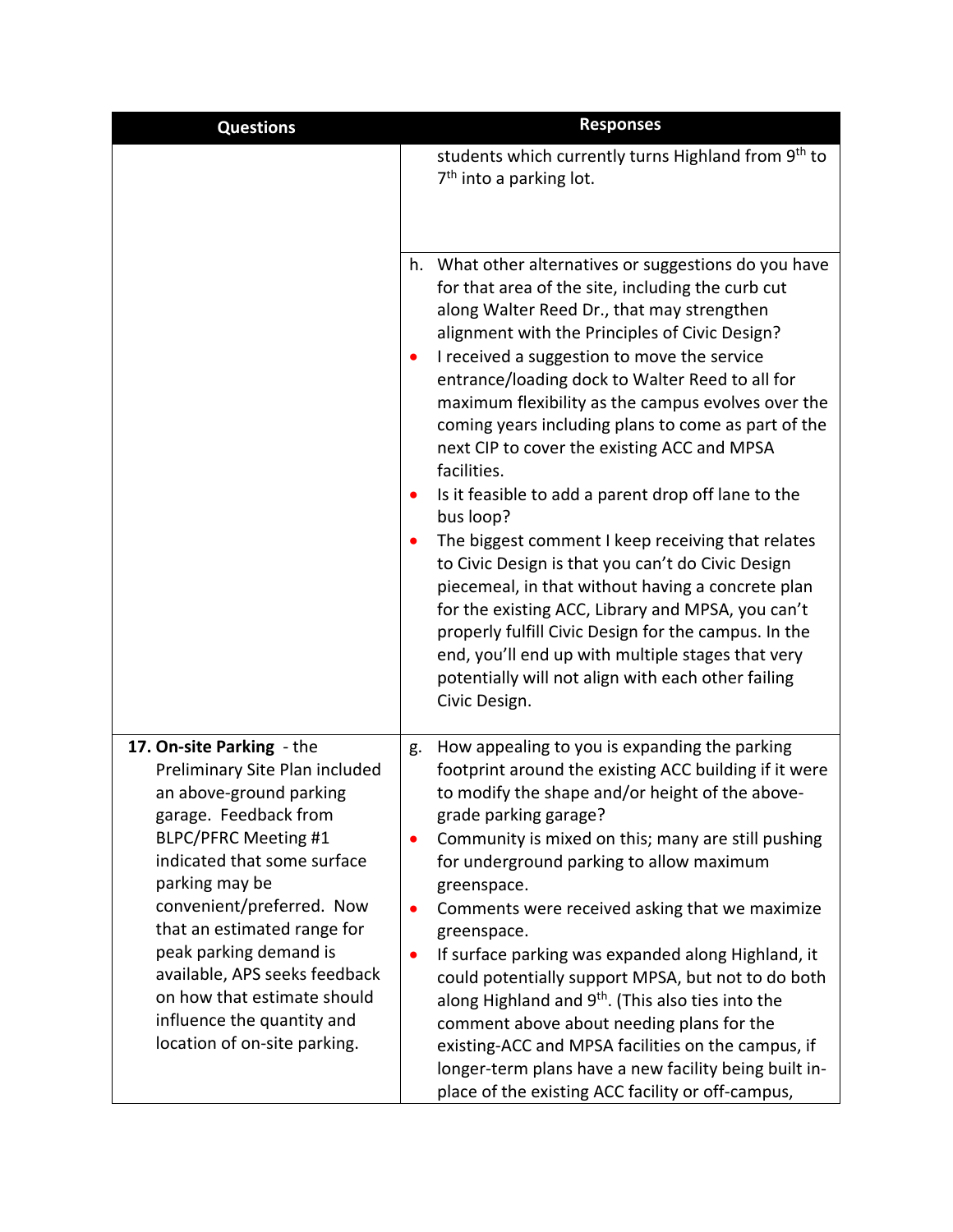| <b>Questions</b>                | <b>Responses</b>                                                                                                                                                                                                                                                                                                                                                |
|---------------------------------|-----------------------------------------------------------------------------------------------------------------------------------------------------------------------------------------------------------------------------------------------------------------------------------------------------------------------------------------------------------------|
|                                 | parking would not be a distance issue for any<br>teachers).<br>As to the height of the parking facility, comments<br>came in wondering about a 'hybrid' solution with 1-<br>2 levels underground or partially under and<br>additional levels above.                                                                                                             |
|                                 | h. For each recent capital project APS has relied on<br>available and convenient on-street parking to<br>support a limited portion of peak parking demand.<br>What groups (e.g., APS staff, HS students, Library<br>staff, APS/Library visitors) should be prioritized for<br>on-site parking?<br>Teachers and staff of the facilities should have<br>priority. |
|                                 | Spaces should be reserved for only those students<br>that have co-ops and other circumstances where<br>they need to leave via personal vehicles to get to<br>job sites.                                                                                                                                                                                         |
|                                 | Can street parking around the area be 'reserved'<br>for Library visitor use, or be 1-2hr parking limits to<br>minimize people using those spaces for full day<br>parking?                                                                                                                                                                                       |
| 18. Strengths and Concerns with | g. Which aspects of the building and site concepts                                                                                                                                                                                                                                                                                                              |
| <b>Revised Site Plan</b>        | offer the most appeal to you?                                                                                                                                                                                                                                                                                                                                   |
|                                 | The new building mock-ups seemed well received.<br>$\bullet$<br>Visual appeal was also well received.                                                                                                                                                                                                                                                           |
|                                 | Step backs of height massing and terraces looked<br>appealing.                                                                                                                                                                                                                                                                                                  |
|                                 | Plaza that can be used during non-school hours is<br>nice, but hard to completely visualize at this stage                                                                                                                                                                                                                                                       |
|                                 | h. Which aspects of the building and site concepts                                                                                                                                                                                                                                                                                                              |
|                                 | offer the least appeal to you<br>Majority of the feedback pointed to the lack of                                                                                                                                                                                                                                                                                |
|                                 | usable greenspace, especially if it gets converted to<br>surface parking.                                                                                                                                                                                                                                                                                       |
|                                 | Size of the field is still a sticking point given that<br>outside of being usable for elementary age                                                                                                                                                                                                                                                            |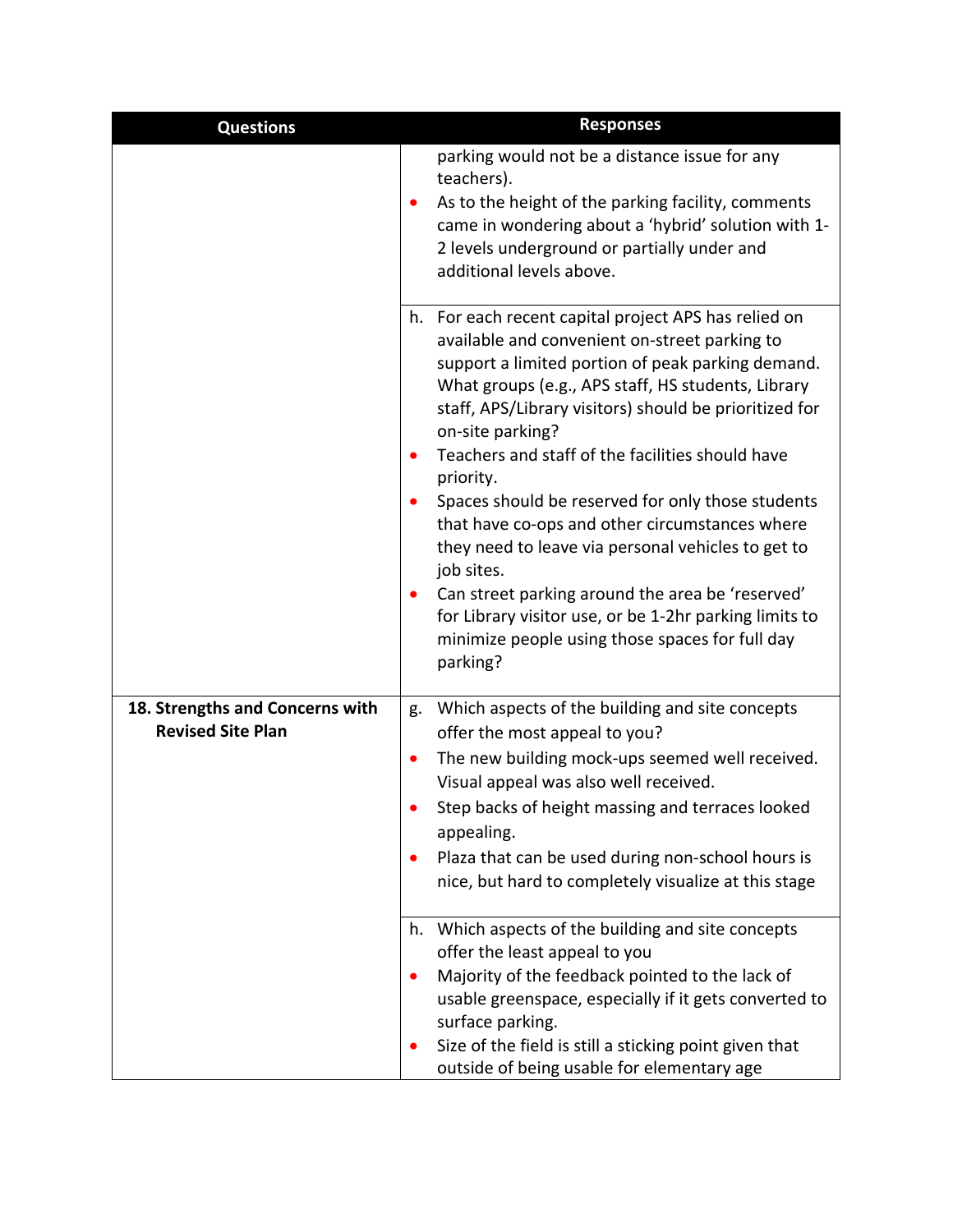| <b>Questions</b>                  | <b>Responses</b>                                                                                                                                                                                                                                                                                                                                                                                                                                                                                                                                                                                                                                                                                   |
|-----------------------------------|----------------------------------------------------------------------------------------------------------------------------------------------------------------------------------------------------------------------------------------------------------------------------------------------------------------------------------------------------------------------------------------------------------------------------------------------------------------------------------------------------------------------------------------------------------------------------------------------------------------------------------------------------------------------------------------------------|
|                                   | practices, not games, plus with the loss of the tee<br>ball diamond, we are losing outdoor space.<br>Still doesn't address the traffic flow on Highland<br>which is mostly caused by MPSA drop-off/pickup,<br>but again, this points to the long-term issue of not<br>having a concrete plan for the complete campus.                                                                                                                                                                                                                                                                                                                                                                              |
| 19. Alignment with PFRC           | Which, if any, Principles of Civic Design do not seem to                                                                                                                                                                                                                                                                                                                                                                                                                                                                                                                                                                                                                                           |
| <b>Principles of Civic Design</b> | be reflected in the revised building and site concepts?<br>How might such principle(s) be made more apparent in<br>the Concept Design?<br>"10. Ensure building and site are functionally and<br>spatially coherent, facilitating the flow of people to,<br>from, and within the site."<br>To reiterate what has been reported in the various<br>responses above, for Civic Design to be successful on<br>this campus, it needs to be looked at from a campus<br>perspective not simply 2 structures that are being<br>shoehorned onto the campus. The new structures<br>themselves seem to be roughly in line with the<br>principles, but those principles are lost once you review<br>the campus. |
|                                   | "8. Orient the primary building entrance to the<br>appropriate adjacent street or public space so<br>movement and entrance to buildings are natural and                                                                                                                                                                                                                                                                                                                                                                                                                                                                                                                                            |
|                                   | intuitive."                                                                                                                                                                                                                                                                                                                                                                                                                                                                                                                                                                                                                                                                                        |
|                                   | While the designs provide this for the new structure, it<br>destroys this for the existing structures, MPSA in                                                                                                                                                                                                                                                                                                                                                                                                                                                                                                                                                                                     |
|                                   | particular all the changes being made only seem to<br>make it more difficult for faculty, staff and parents to<br>access the MPSA location. Along with #10, a<br>comprehensive plan needs to be put in place for the<br>campus as a whole.                                                                                                                                                                                                                                                                                                                                                                                                                                                         |
| 20. Use this space to capture     | It was mentioned during the presentation that                                                                                                                                                                                                                                                                                                                                                                                                                                                                                                                                                                                                                                                      |
| feedback that does not fit in     | based on the student body that was capped by the                                                                                                                                                                                                                                                                                                                                                                                                                                                                                                                                                                                                                                                   |
| the 4 questions above             | superintendent's office, after the completion of the<br>new facility, both the existing-ACC structure and                                                                                                                                                                                                                                                                                                                                                                                                                                                                                                                                                                                          |
|                                   | MPSA facility could not be in use simultaneously.                                                                                                                                                                                                                                                                                                                                                                                                                                                                                                                                                                                                                                                  |
|                                   | What concrete assurance does the community have                                                                                                                                                                                                                                                                                                                                                                                                                                                                                                                                                                                                                                                    |
|                                   | that it will be upheld. Traffic is already at capacity,                                                                                                                                                                                                                                                                                                                                                                                                                                                                                                                                                                                                                                            |
|                                   | if more students beyond what is currently being                                                                                                                                                                                                                                                                                                                                                                                                                                                                                                                                                                                                                                                    |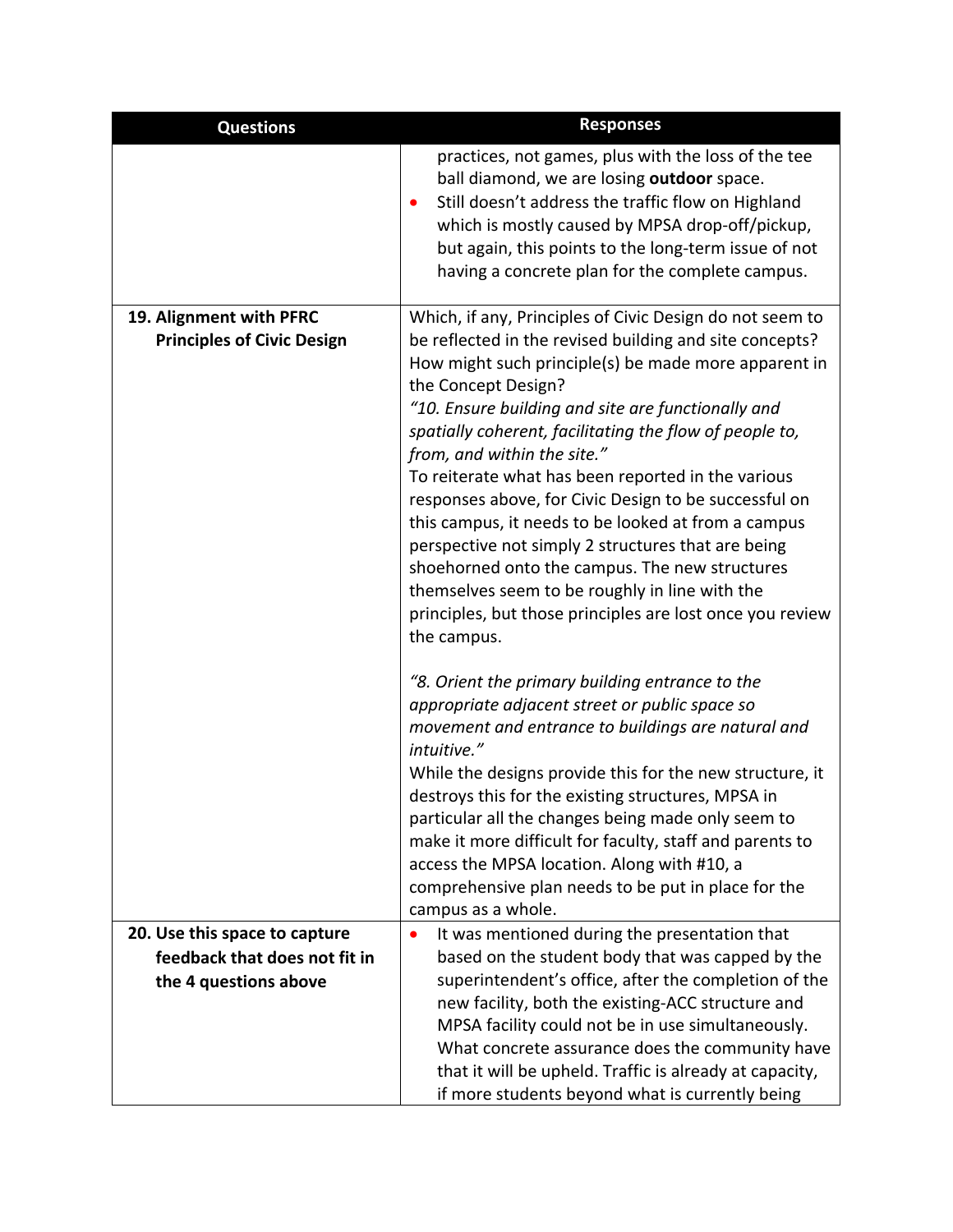| <b>Questions</b> | <b>Responses</b>                                                                                                                                                                                                                                                                                                                                                                                                                                                                                                                                              |
|------------------|---------------------------------------------------------------------------------------------------------------------------------------------------------------------------------------------------------------------------------------------------------------------------------------------------------------------------------------------------------------------------------------------------------------------------------------------------------------------------------------------------------------------------------------------------------------|
|                  | planned for are added to the campus, the<br>neighborhood will have a serious issue with the<br>added traffic. Arlington Heights as it stands is the<br>only neighborhood that we know of in Arlington<br>that currently hosts 2 elementary schools (Fleet<br>and MPSA), a middle school (TJ) and 2 high schools<br>(ACC/Tech and ACH). And while ACH will be<br>moving, the student count is simply being absorbed<br>by the updated size of ACC, the neighborhood<br>cannot support any more additional capacity,<br>permanent nor as temporary swing space. |
|                  | Funding: given recent inflation and everything else<br>that has been affected by the world-wide<br>pandemic, how have price changes been taken into<br>account, also received a question if county could<br>use any federal funds that were received as part of<br>pandemic support.                                                                                                                                                                                                                                                                          |

New Response:

From the Arlington Tech Advisory committee

1. Public Space Between the Existing ACC and New ACC/New Field: The revised site concept proposes an area between the existing ACC and new ACC/new field that would both support bus/service operations during the school day and resemble a public plaza at all other times. What features of this proposal do you like the best? Other alternatives or suggestions for that area of the site, including the curb cut along Walter Reed Dr?

We like the plaza feel. But as the main entrance there are 2 concerns -- 1) ensuring there is enough separation & distinction between the library and the school since their operating/peak times will overlap and 2) the main entrance is automatically a congregating point for students - how will their safety be ensured with bus traffic coming in and out. Teenage students are not the most aware, especially when hanging out with friends and we'd like them to stay safe. Is there a way to subtly corral them in the direction away from the bus lanes?

2. On-site Parking : How appealing to you is expanding the parking footprint around the existing ACC building if it were to modify the shape and/or height of the above-grade parking garage? For each recent capital project APS has relied on available and convenient on-street parking to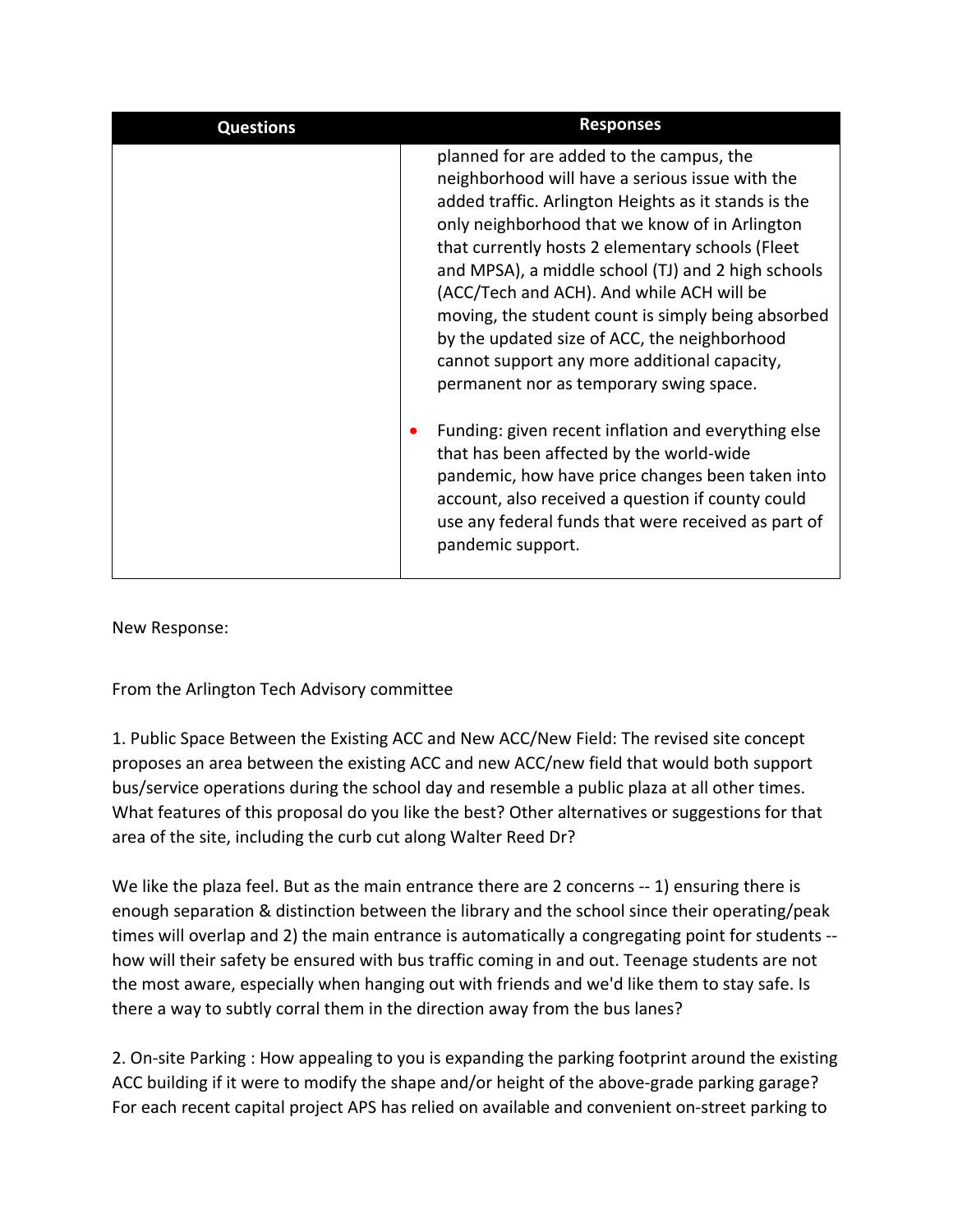support a limited portion of peak parking demand. What groups (e.g., APS staff, HS students, Library staff, APS/Library visitors) should be prioritized for on-site parking?

Expanding the parking footprint around the ACC building is not appealing. If it must be done, then only along the 9th Street portion -- maybe for ADA spaces and short term visitor parking (although enforcement will be hard, as evidenced at the other schools, and especially since this spot is somewhat hidden). The portion along Highland should not be used for expanded parking. As for priority -- Staff (APS and Library) have priority, followed by full-time senior ACC students (especially the ones who have to come and go mid day) and not CTE students.

3. Strengths and Concerns with Revised Site Plan : Which aspects of the building and site concepts offer the most appeal to you? Which are least appealing?

Really like the terracing and green areas in front of the school. We hope that it will be replicated in some form at the back of the school to give students extra space for congregating safely. Really like the terracing only accessible to the school community since it will allow for additional projects/creative uses without having to be concerned about damage from outside the school. Please ensure that the sidewalks bordering the "plaza/bus way" area are wide. Of course one of the hardest things to envision is how the ADA parking in a garage on the other side of the old building will work. The allocation of street parking along Walter Reed will be important.

4. Alignment with PFRC Principles of Civic Design: Which, if any, Principles of Civic Design do not seem to be reflected in the revised building and site concepts? How might such principle(s) be made more apparent in the Concept Design?

To benefit public recreation as well as the school, can the plaza be wrapped further to the back of the building? So that the green space shown with trees immediately behind the school can also be used for recreation -- since often times the grassy areas around schools aren't inviting to lollygag or if they are, they often get very beat up. Permeable pavement with planter boxes or garden areas type of effect. Outside lighting can also help. But generally, the principles of civic design are being reflected.

New Response:

| Questions                              | <b>Responses</b>                        |
|----------------------------------------|-----------------------------------------|
| Name of person completing this<br>form | Name: Christopher Martini               |
|                                        | I am completing this form on behalf of: |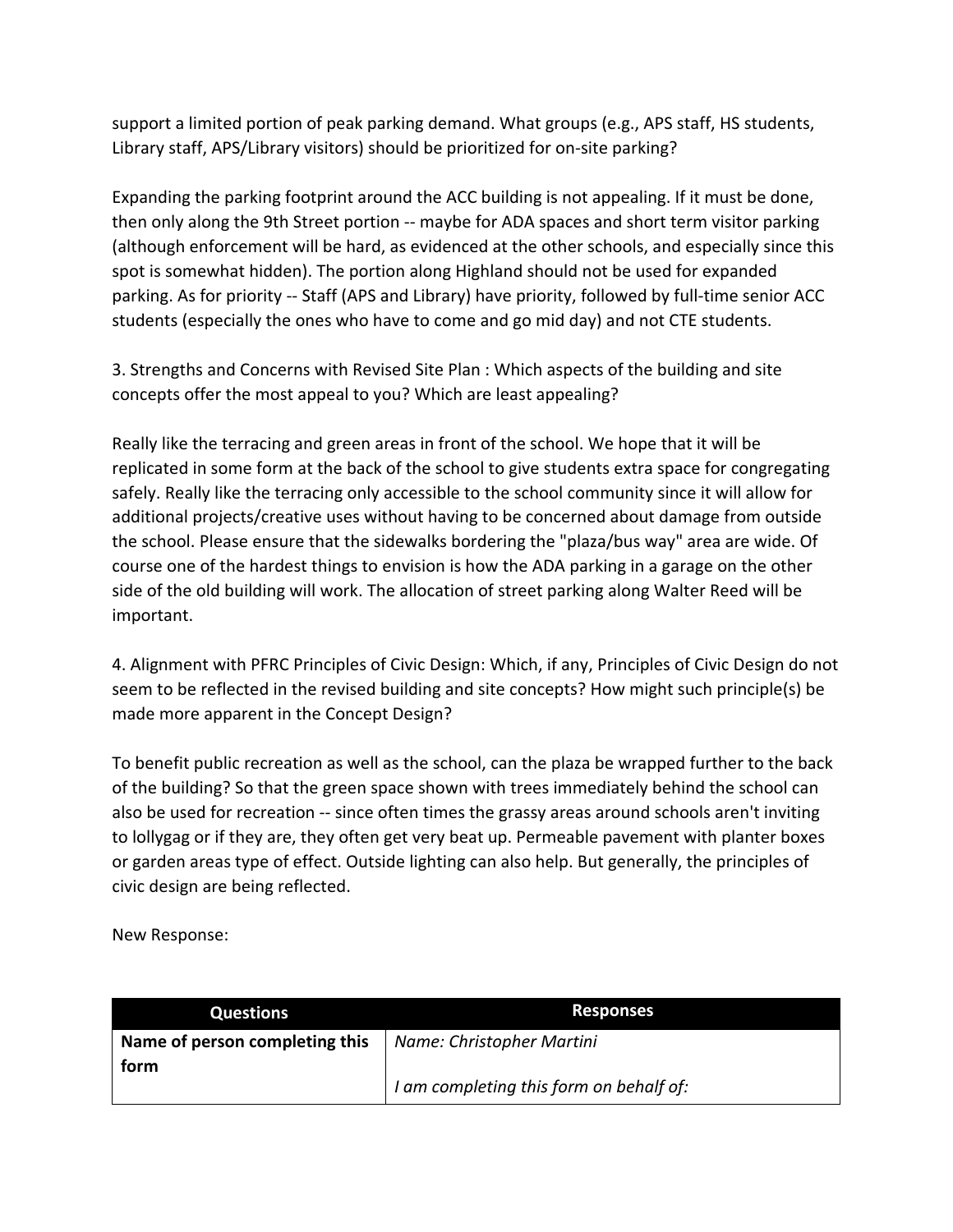| <b>Questions</b>                                                                                                                               | <b>Responses</b>                                                                                                                                                                                                                                                                                                             |
|------------------------------------------------------------------------------------------------------------------------------------------------|------------------------------------------------------------------------------------------------------------------------------------------------------------------------------------------------------------------------------------------------------------------------------------------------------------------------------|
| If you are responding on behalf of                                                                                                             | $\Box$ Myself                                                                                                                                                                                                                                                                                                                |
| a stakeholder group, enter your<br>name and the full name of the                                                                               | $\Box$ Stakeholder group: CTE                                                                                                                                                                                                                                                                                                |
| stakeholder group. Please only                                                                                                                 | Office                                                                                                                                                                                                                                                                                                                       |
| send one (1) official response<br>from the stakeholder group.                                                                                  | $\square$ Breakout group #: $\_{$                                                                                                                                                                                                                                                                                            |
| Questions                                                                                                                                      |                                                                                                                                                                                                                                                                                                                              |
| 21. Public Space between the                                                                                                                   | The revised site concept proposes an area between<br>i.                                                                                                                                                                                                                                                                      |
| <b>Existing ACC and New</b><br><b>ACC/New Field</b>                                                                                            | the existing ACC and new ACC/new field that would<br>both support bus/service operations during the<br>school day and resemble a public plaza at all other<br>times. What features of this proposal do you like the<br>best?                                                                                                 |
|                                                                                                                                                | Interesting idea of having a public plaza or field<br>space for other extra-curricular and community<br>engagement activities. (Mixed use space)                                                                                                                                                                             |
|                                                                                                                                                | While the green space and plazas surrounding the<br>building have an aesthetic quality, how/where will<br>the service doors be incorporated? Many of our<br>industry quality labs need some type of direct<br>access/loading dock that will make getting<br>equipment and materials in and out of the building<br>practical. |
|                                                                                                                                                | What other alternatives or suggestions do you have<br>j.<br>for that area of the site, including the curb cut along<br>Walter Reed Dr., that may strengthen alignment with<br>the Principles of Civic Design?                                                                                                                |
|                                                                                                                                                | Corners of S. Walter Reed and 7 <sup>th</sup> Street appear to be<br>prime display locations for CTE entrepreneurship/work-<br>based learning programs that engage with community<br>clients. Great visibility!                                                                                                              |
| 22. On-site Parking - the<br>Preliminary Site Plan included<br>an above-ground parking<br>garage. Feedback from<br><b>BLPC/PFRC Meeting #1</b> | i.<br>How appealing to you is expanding the parking<br>footprint around the existing ACC building if it were<br>to modify the shape and/or height of the above-<br>grade parking garage?                                                                                                                                     |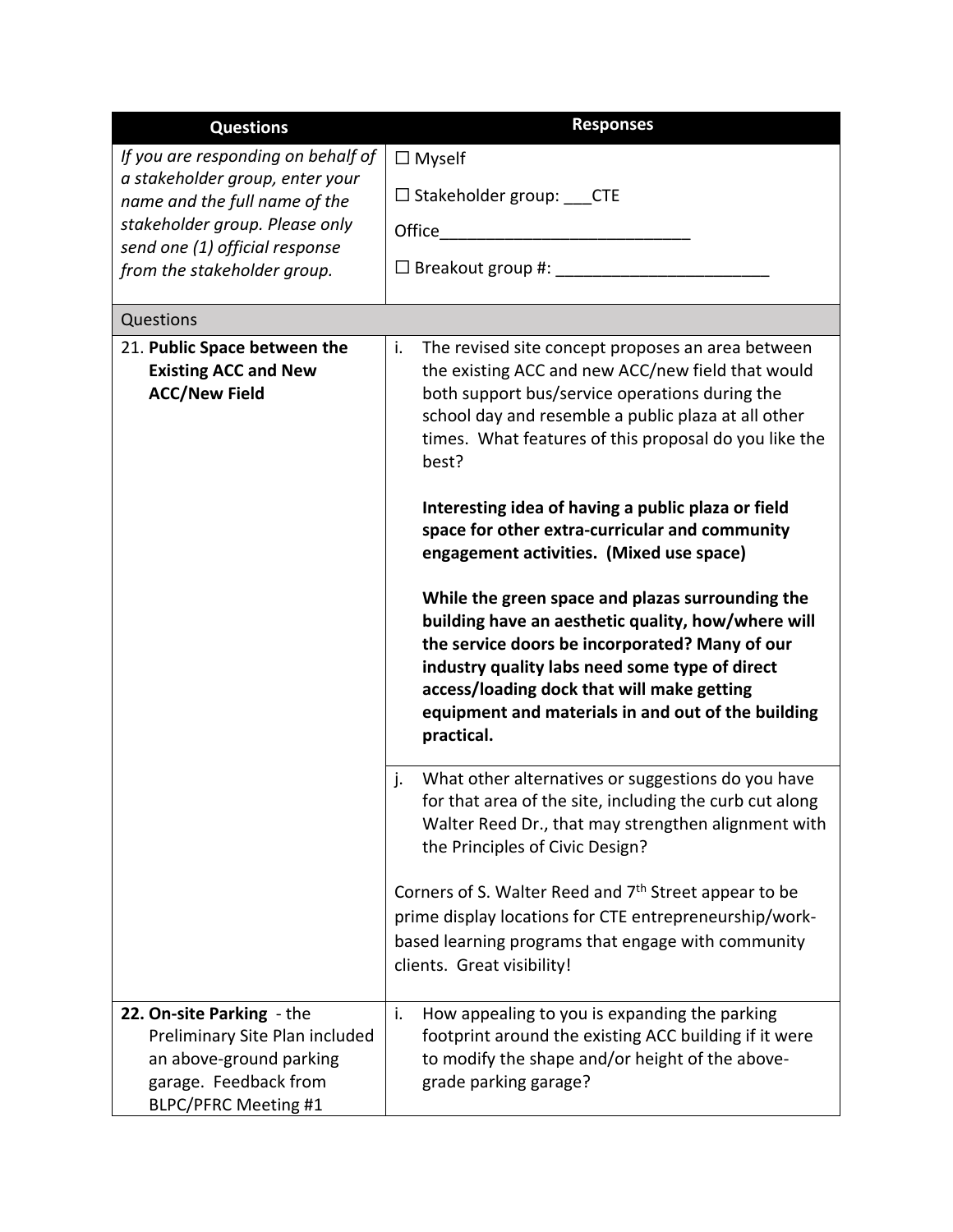| <b>Questions</b>                                                                                                                                                                                                                                                  | <b>Responses</b>                                                                                                                                                                                                                                                                                  |
|-------------------------------------------------------------------------------------------------------------------------------------------------------------------------------------------------------------------------------------------------------------------|---------------------------------------------------------------------------------------------------------------------------------------------------------------------------------------------------------------------------------------------------------------------------------------------------|
| indicated that some surface<br>parking may be<br>convenient/preferred. Now<br>that an estimated range for<br>peak parking demand is<br>available, APS seeks feedback<br>on how that estimate should<br>influence the quantity and<br>location of on-site parking. | Favor expanding parking footprint, however, like to see<br>mixed use of parking space during non-school hours such<br>as for food truck, mobile-classroom vehicles, and/or<br>student pop-up businesses.                                                                                          |
|                                                                                                                                                                                                                                                                   | For each recent capital project APS has relied on<br>j.<br>available and convenient on-street parking to support<br>a limited portion of peak parking demand. What<br>groups (e.g., APS staff, HS students, Library staff,<br>APS/Library visitors) should be prioritized for on-site<br>parking? |
|                                                                                                                                                                                                                                                                   | Staff, including substitutes, should be prioritized. There<br>must be consideration for students and visitors as the<br>surrounding streets have paid, time limited and/or<br>zoning requirements to park.                                                                                        |
|                                                                                                                                                                                                                                                                   | Free on street parking or zone passes for APS staff,<br>students.                                                                                                                                                                                                                                 |
| 23. Strengths and Concerns with<br><b>Revised Site Plan</b>                                                                                                                                                                                                       | Which aspects of the building and site concepts offer<br>i.<br>the most appeal to you?                                                                                                                                                                                                            |
|                                                                                                                                                                                                                                                                   | Which aspects of the building and site concepts offer<br>j.<br>the least appeal to you                                                                                                                                                                                                            |
|                                                                                                                                                                                                                                                                   | Concerns: Bus traffic bottlenecks supporting two<br>schools.                                                                                                                                                                                                                                      |
| 24. Alignment with PFRC                                                                                                                                                                                                                                           | Which, if any, Principles of Civic Design do not seem to                                                                                                                                                                                                                                          |
| <b>Principles of Civic Design</b>                                                                                                                                                                                                                                 | be reflected in the revised building and site concepts?<br>How might such principle(s) be made more apparent in<br>the Concept Design?                                                                                                                                                            |
| 25. Use this space to capture                                                                                                                                                                                                                                     | Street Storefront for CTE Programs: In the spirit and                                                                                                                                                                                                                                             |
| feedback that does not fit in                                                                                                                                                                                                                                     | consideration for student entrepreneurship programs                                                                                                                                                                                                                                               |
| the 4 questions above                                                                                                                                                                                                                                             | and community service, what is the feasibility of CTE                                                                                                                                                                                                                                             |
|                                                                                                                                                                                                                                                                   | programs having storefront for community engagement                                                                                                                                                                                                                                               |
|                                                                                                                                                                                                                                                                   | during and after regular school hours? Programs like<br>automotive, entrepreneurship, culinary and                                                                                                                                                                                                |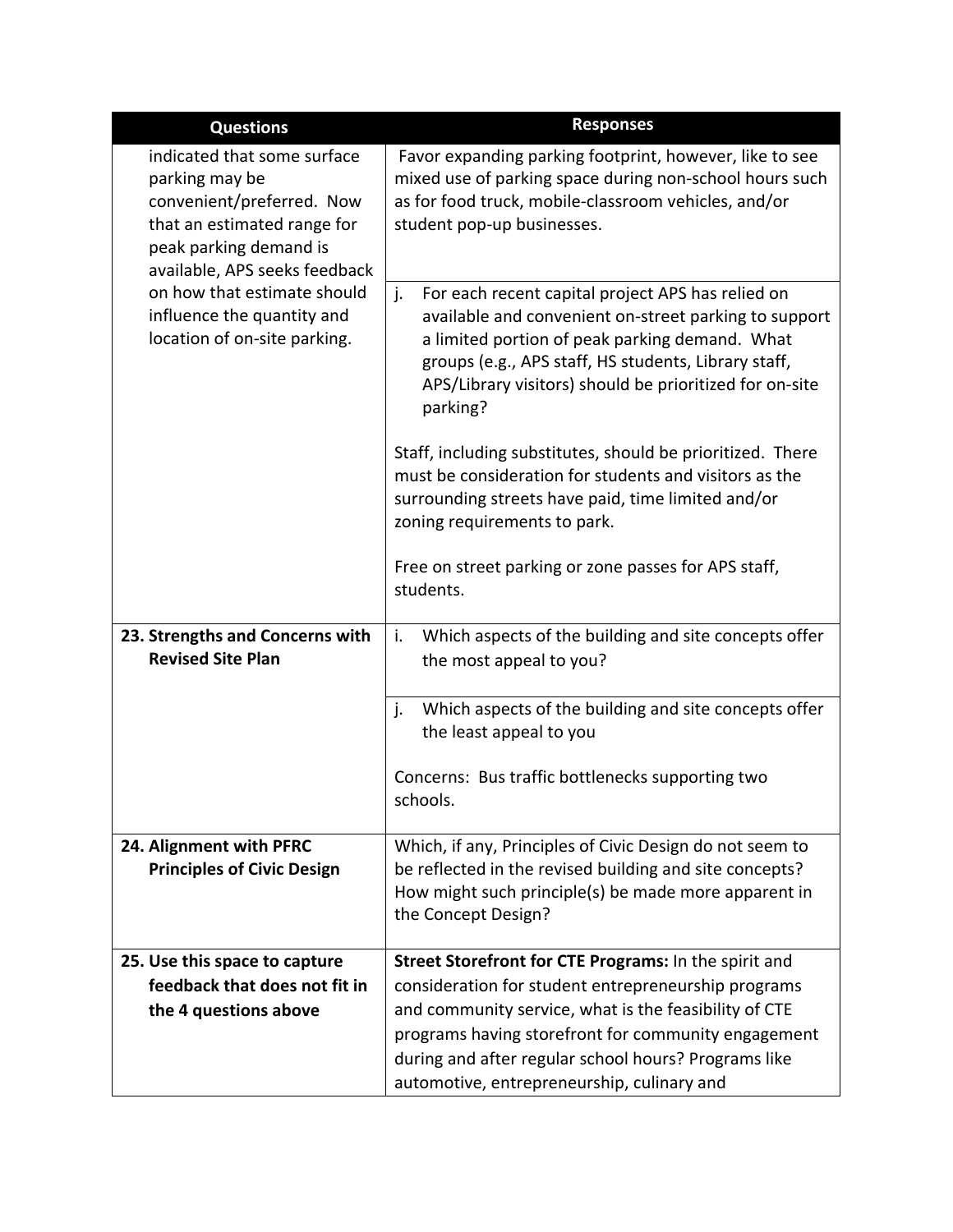| <b>Questions</b> | <b>Responses</b>                                                                                                                                                                                                                                                                                                                                                              |
|------------------|-------------------------------------------------------------------------------------------------------------------------------------------------------------------------------------------------------------------------------------------------------------------------------------------------------------------------------------------------------------------------------|
|                  | cosmetology, computer services, could enhance work-<br>based learning experiences for students.                                                                                                                                                                                                                                                                               |
|                  | <b>Sustainable Technologies as teaching tools. The</b><br>Arlington Career Center is home to many programs<br>including sustainable technology, construction<br>technology and electricity. Could the systems be visible<br>(like Discovery) so that these courses and the community<br>can engage in learning that aligns with APS and<br>Arlington's Community Energy Plan. |

| <b>Questions</b>                                                                                                                                                                                                                                    | <b>Responses</b>                                                                                                                                                                                                                                                                                                                                          |
|-----------------------------------------------------------------------------------------------------------------------------------------------------------------------------------------------------------------------------------------------------|-----------------------------------------------------------------------------------------------------------------------------------------------------------------------------------------------------------------------------------------------------------------------------------------------------------------------------------------------------------|
| Name of person completing this<br>form<br>If you are responding on behalf of<br>a stakeholder group, enter your<br>name and the full name of the<br>stakeholder group. Please only<br>send one (1) official response from<br>the stakeholder group. | Name:<br><b>Christine Brittle</b><br>I am completing this form on behalf of:<br>$\Box$ Myself<br>⊠ Stakeholder group: ___Penrose Neighborhood<br>Association                                                                                                                                                                                              |
| Questions                                                                                                                                                                                                                                           |                                                                                                                                                                                                                                                                                                                                                           |
| 26. Public Space between the<br><b>Existing ACC and New</b><br><b>ACC/New Field</b>                                                                                                                                                                 | The revised site concept proposes an area between<br>k.<br>the existing ACC and new ACC/new field that would<br>both support bus/service operations during the<br>school day and resemble a public plaza at all other<br>times. What features of this proposal do you like the<br>best?                                                                   |
|                                                                                                                                                                                                                                                     | Penrose has strong agreement that preserving as much<br>open space on the site as possible is important. Green<br>space is very important. From that perspective, we<br>support the creation of a pedestrian plaza. However, we<br>do believe it is important for buses to have the ability to<br>exit directly onto S. Walter Reed Dr. for traffic flow. |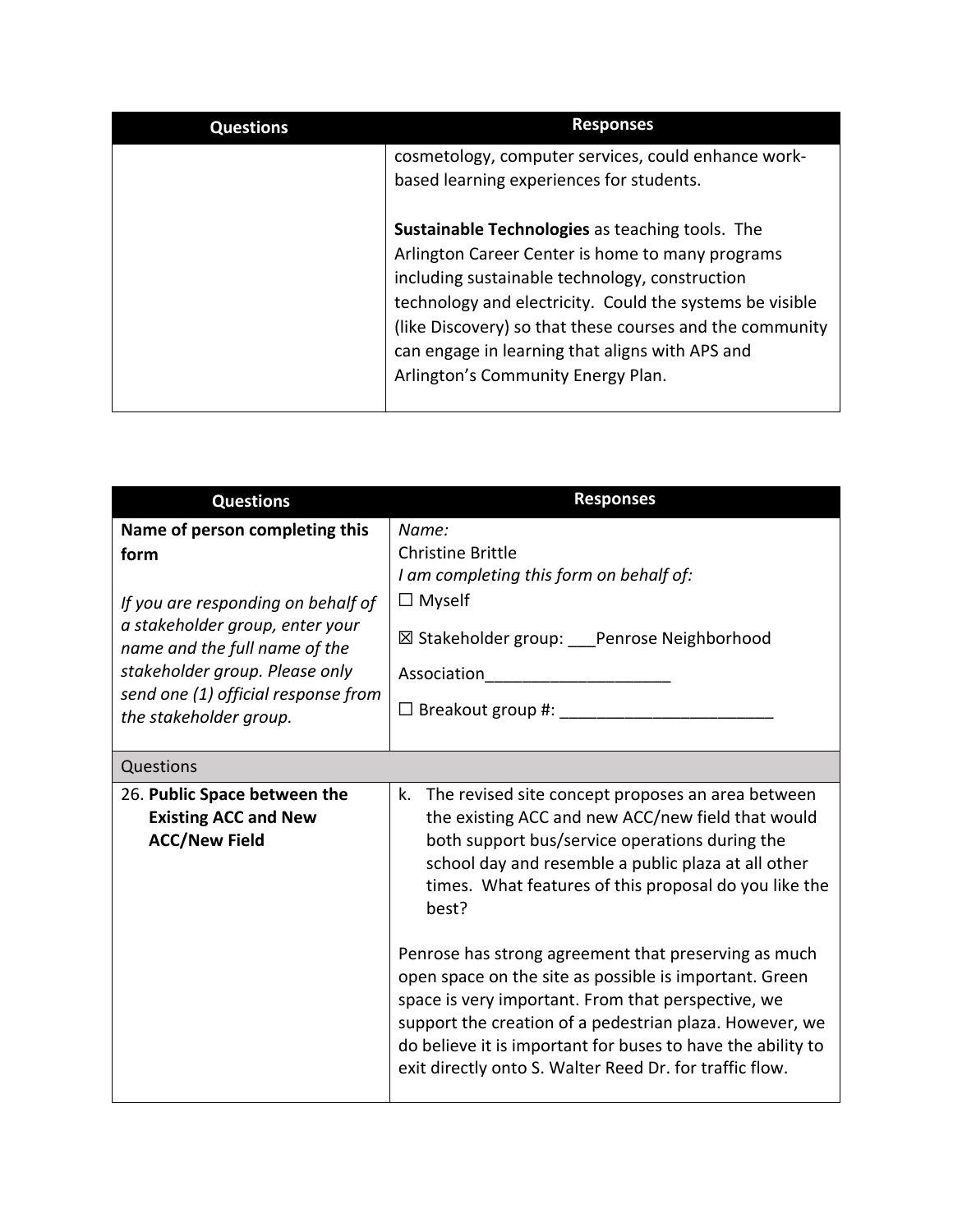| <b>Questions</b>                                                                                                                                                                                                                                                  | <b>Responses</b>                                                                                                                                                                                                                                                                                                                                                                                                                                                                                                   |
|-------------------------------------------------------------------------------------------------------------------------------------------------------------------------------------------------------------------------------------------------------------------|--------------------------------------------------------------------------------------------------------------------------------------------------------------------------------------------------------------------------------------------------------------------------------------------------------------------------------------------------------------------------------------------------------------------------------------------------------------------------------------------------------------------|
|                                                                                                                                                                                                                                                                   | What other alternatives or suggestions do you have<br>I.<br>for that area of the site, including the curb cut along<br>Walter Reed Dr., that may strengthen alignment with<br>the Principles of Civic Design?                                                                                                                                                                                                                                                                                                      |
|                                                                                                                                                                                                                                                                   | APS needs to plan for accessible access to all buildings<br>on the site. Given the small size of the site, some of the<br>curb space along S. Walter Reed Dr. may need to be<br>utilized for this purpose. It would be difficult to do that<br>in the narrower neighborhood streets that surround the<br>site (e.g., S. Highland St.), especially because cars tend to<br>cue there for pick-up and drop-off.                                                                                                      |
| 27. On-site Parking - the<br>Preliminary Site Plan included<br>an above-ground parking<br>garage. Feedback from<br><b>BLPC/PFRC Meeting #1</b>                                                                                                                    | How appealing to you is expanding the parking<br>k.<br>footprint around the existing ACC building if it were<br>to modify the shape and/or height of the above-<br>grade parking garage?                                                                                                                                                                                                                                                                                                                           |
| indicated that some surface<br>parking may be<br>convenient/preferred. Now<br>that an estimated range for<br>peak parking demand is<br>available, APS seeks feedback<br>on how that estimate should<br>influence the quantity and<br>location of on-site parking. | Penrose is in strong agreement that this is very<br>unappealing. It is very important to maintain as much<br>open space on the site as possible. These areas can be<br>utilized at a much higher value as green space or open<br>space. Our preference is for parking needs to be<br>addressed with the smallest possible footprint. We only<br>support surface parking for ADA/accessible access as<br>noted above, which should also include limited spaces<br>for parents for mid-day student pick-up/drop-off. |
|                                                                                                                                                                                                                                                                   | Adequate parking is essential, but parking should be<br>structured, ideally underground. See the model at<br>Lubber Run for this principle in action. The site should<br>accommodate the full parking need and not push<br>parking into the surrounding neighborhoods.                                                                                                                                                                                                                                             |
|                                                                                                                                                                                                                                                                   | For each recent capital project APS has relied on<br>I.<br>available and convenient on-street parking to<br>support a limited portion of peak parking demand.<br>What groups (e.g., APS staff, HS students, Library<br>staff, APS/Library visitors) should be prioritized for<br>on-site parking?                                                                                                                                                                                                                  |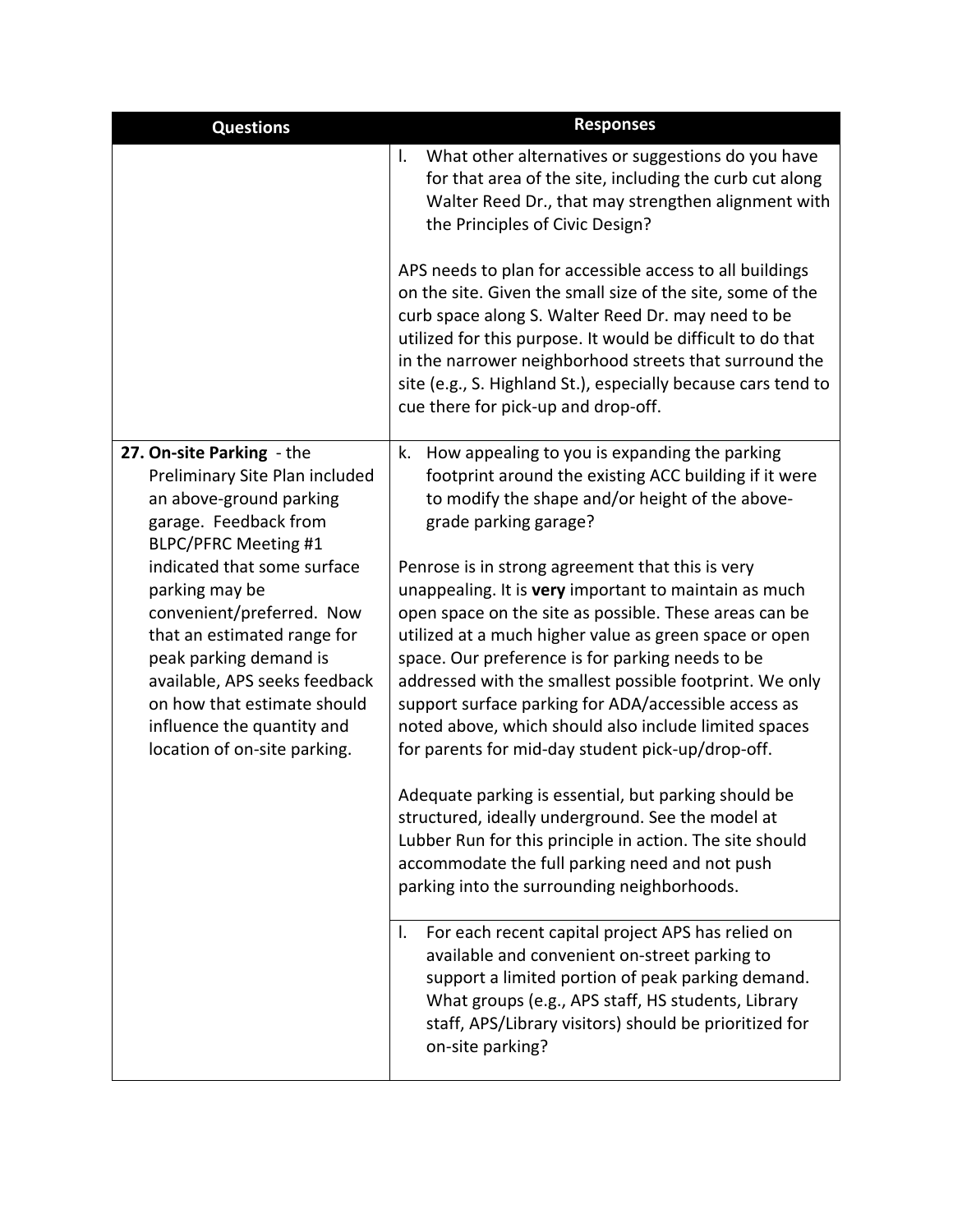| <b>Questions</b>                                            | <b>Responses</b>                                                                                                                                                                                                                                                                  |
|-------------------------------------------------------------|-----------------------------------------------------------------------------------------------------------------------------------------------------------------------------------------------------------------------------------------------------------------------------------|
|                                                             | We are not sure we understand this question. APS<br>should plan for parking that fully meets project needs.<br>The garage should be built to accommodate peak<br>demand. Beyond that, accessible spaces should be given<br>highest priority, again for all buildings on the site. |
| 28. Strengths and Concerns with<br><b>Revised Site Plan</b> | Which aspects of the building and site concepts offer<br>k.<br>the most appeal to you?                                                                                                                                                                                            |
|                                                             | We appreciate the attempt to break-up the massing on<br>the site to make it less dense adjacent to S. Walter Reed<br>Dr. and to MSPA.                                                                                                                                             |

| Which aspects of the building and site concepts offer<br>I.<br>the least appeal to you?                                                                                                                                                                                                                                                     |
|---------------------------------------------------------------------------------------------------------------------------------------------------------------------------------------------------------------------------------------------------------------------------------------------------------------------------------------------|
| The lack of long-term planning is concerning. What will<br>happen to the existing ACC building and the existing MPSA<br>building? Will one be torn down eventually? Which one?<br>APS needs to plan for that now so this plan can be best<br>designed. Trying to site plan now without answering these<br>questions does not make sense.    |
| Penrose continues to note that site development along S.<br>9th St. is preferred vs. this plan along S. Walter Reed Dr.<br>Concentrating density at the south end of the site (as APS<br>has previously proposed) creates much more open space,<br>and also allows S. 9 <sup>th</sup> St to be utilized for buses.                          |
| Please consider traffic cueing. We direct your attention to<br>the line of cars that forms around Fleet elementary school<br>daily for drop-off and pick-up. How will this traffic be<br>managed at the Career Center site? Please also be<br>planning for traffic patterns during the construction<br>period, which may not be manageable. |
| Penrose strongly believe the campus needs a full-size field,<br>and we are concerned about the loss of open space on the<br>site with this plan.                                                                                                                                                                                            |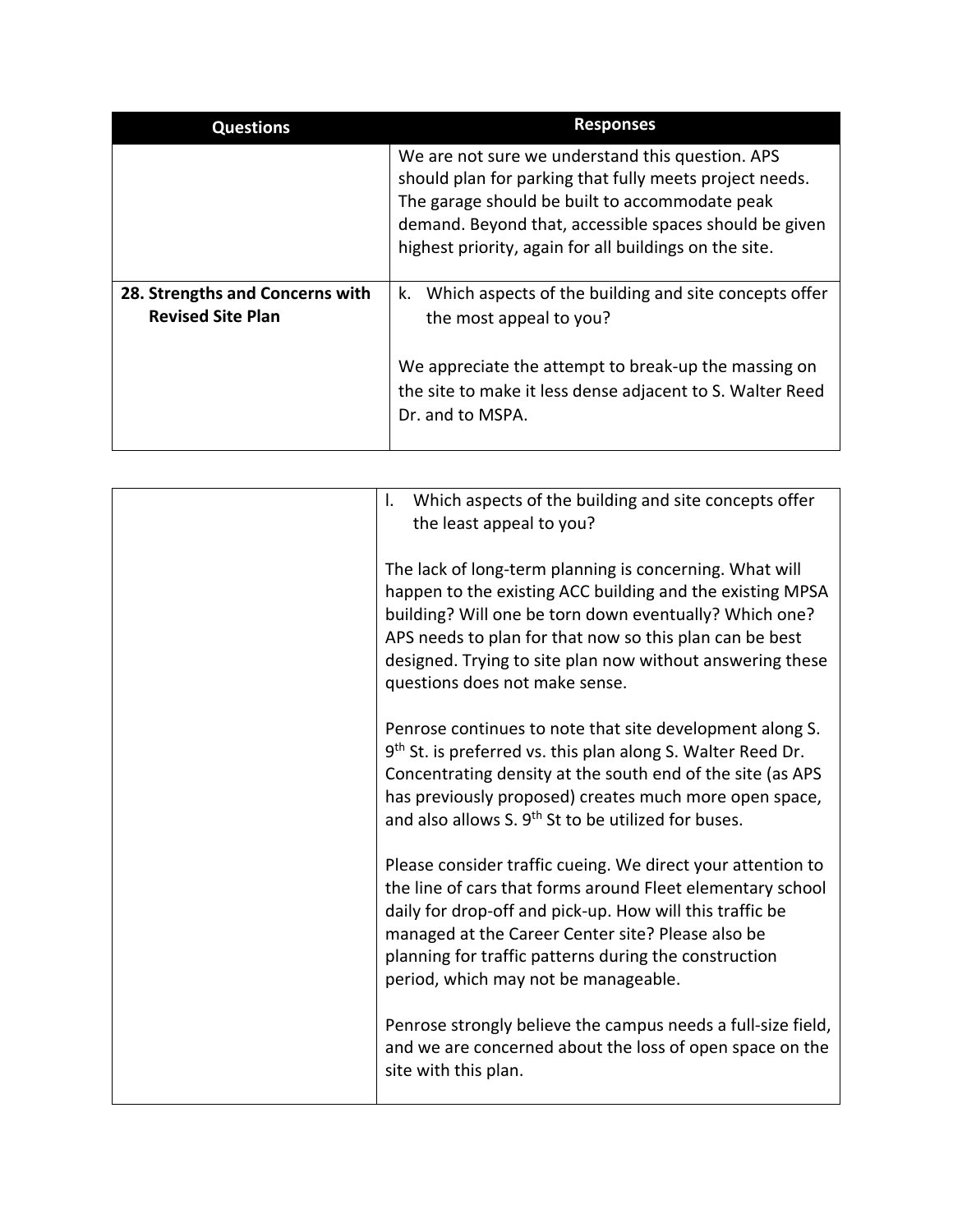| 29. Alignment with PFRC<br><b>Principles of Civic Design</b> | Which, if any, Principles of Civic Design do not seem to be<br>reflected in the revised building and site concepts? How<br>might such principle(s) be made more apparent in the<br>Concept Design?<br>"10. Ensure building and site are functionally and spatially<br>coherent."<br>It is impossible to do this without a long-term plan for the<br>site.<br>"11. Create positive outdoor spaces with pedestrian<br>emphasis."<br>The site is only 12 acres. Building in the middle of the site<br>with two other buildings surrounding it severely limits the                                                                                                                                                                                                                                                                                                                                                                                                                                                                                                                                      |
|--------------------------------------------------------------|-----------------------------------------------------------------------------------------------------------------------------------------------------------------------------------------------------------------------------------------------------------------------------------------------------------------------------------------------------------------------------------------------------------------------------------------------------------------------------------------------------------------------------------------------------------------------------------------------------------------------------------------------------------------------------------------------------------------------------------------------------------------------------------------------------------------------------------------------------------------------------------------------------------------------------------------------------------------------------------------------------------------------------------------------------------------------------------------------------|
| 30. Use this space to capture                                | available outdoor space. The site needs a full-size field.<br>Penrose notes many concerns which are not reflected in                                                                                                                                                                                                                                                                                                                                                                                                                                                                                                                                                                                                                                                                                                                                                                                                                                                                                                                                                                                |
| feedback that does not fit in<br>the 4 questions above       | your categories above. Some of these are repeated from<br>previous questions:                                                                                                                                                                                                                                                                                                                                                                                                                                                                                                                                                                                                                                                                                                                                                                                                                                                                                                                                                                                                                       |
|                                                              | The lack of a long-term plan for the site is<br>$\bullet$<br>unacceptable. APS needs to make such a plan now<br>to inform placement of any new structure.<br>Penrose would like to understand what will happen<br>to the existing Career Center building.<br>Penrose is concerned about the decision to build<br>along S. Walter Reed Dr. instead of S. 9 <sup>th</sup> St., and<br>the impact this has on overall open/green space on<br>the site.<br>Penrose is concerned about the lack of field space<br>on the site. The high school needs a full-size field,<br>and MPSA should have adequate field space as<br>well.<br>We are concerned about placing an elementary<br>school directly adjacent to a high school and<br>believe more physical separation between the<br>buildings is desirable.<br>This plan significantly reduces the amount of green<br>space on the site, including taking away play space<br>which is currently well-utilized and highly valued<br>by the Penrose community.<br>The plan removes a well-utilized community<br>playground and makes it harder to access. |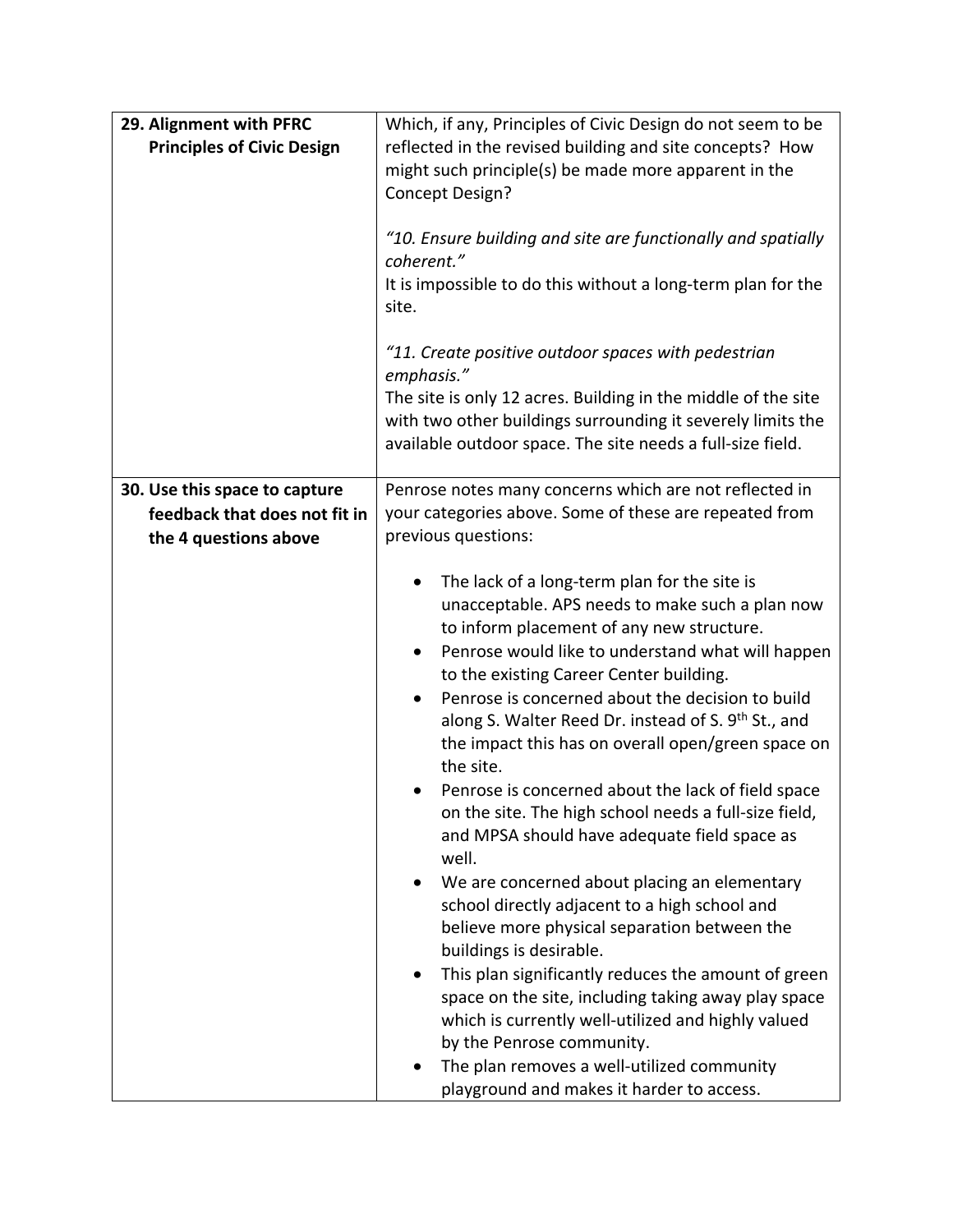| avoid Columbia Pike. |
|----------------------|
|----------------------|

Equity:

Survey: given to in house students but NOT bused in CTE. BPLC of 2019 had students and parents from all Homeschools w/students coming to CTE classes. Refuse to let either student or parent this year. For a system that touts "equity" seems troubling. **Q: Why aren't CTE bused-in students given the survey that other in-house students were given? Q: Why are they, or their parents, on the current BPLC (as they were last BPLC)?**

Adult Education is also a stakeholder. Do they get a voice via survey or a place on the current BPLC? Have they been considered in the Ed Specs? **Q: Are Adult ED needs reflected in current ED Specs? What ways are their needs being solicited and met?**

Loss of CTE space:

**Kris Martini says that most CTE program "lost space"** in this latest proposal. **The School Board mandate for that BPLC was for CTE programs to be "replaced, enhanced and expanded"**. In comparing the space the BPLC said each pf the 19 CTE program required, None increased in size, 5 remained the same but 14 lost space. What accounts for this reduction in "space required"? **Q: The building is bigger overall. Why are CTE programs being reduced. Does this meet the mandate? Q: What explains the reduction in "space required" for 14 of the 19 CTE programs included in BPLC Ed Specs from 2019 and today?**

(table and data below):

2019 Ed Specs: [https://go.boarddocs.com/vsba/arlington/Board.nsf/files/BHPKZ25437FA/\\$file/F-](https://go.boarddocs.com/vsba/arlington/Board.nsf/files/BHPKZ25437FA/$file/F-1%20%20ACC%20Ed%20Specs-%20Final%20Book%20-%20rev%2011-7-19.pdf)[1%20%20ACC%20Ed%20Specs-%20Final%20Book%20-%20rev%2011-7-19.pdf](https://go.boarddocs.com/vsba/arlington/Board.nsf/files/BHPKZ25437FA/$file/F-1%20%20ACC%20Ed%20Specs-%20Final%20Book%20-%20rev%2011-7-19.pdf)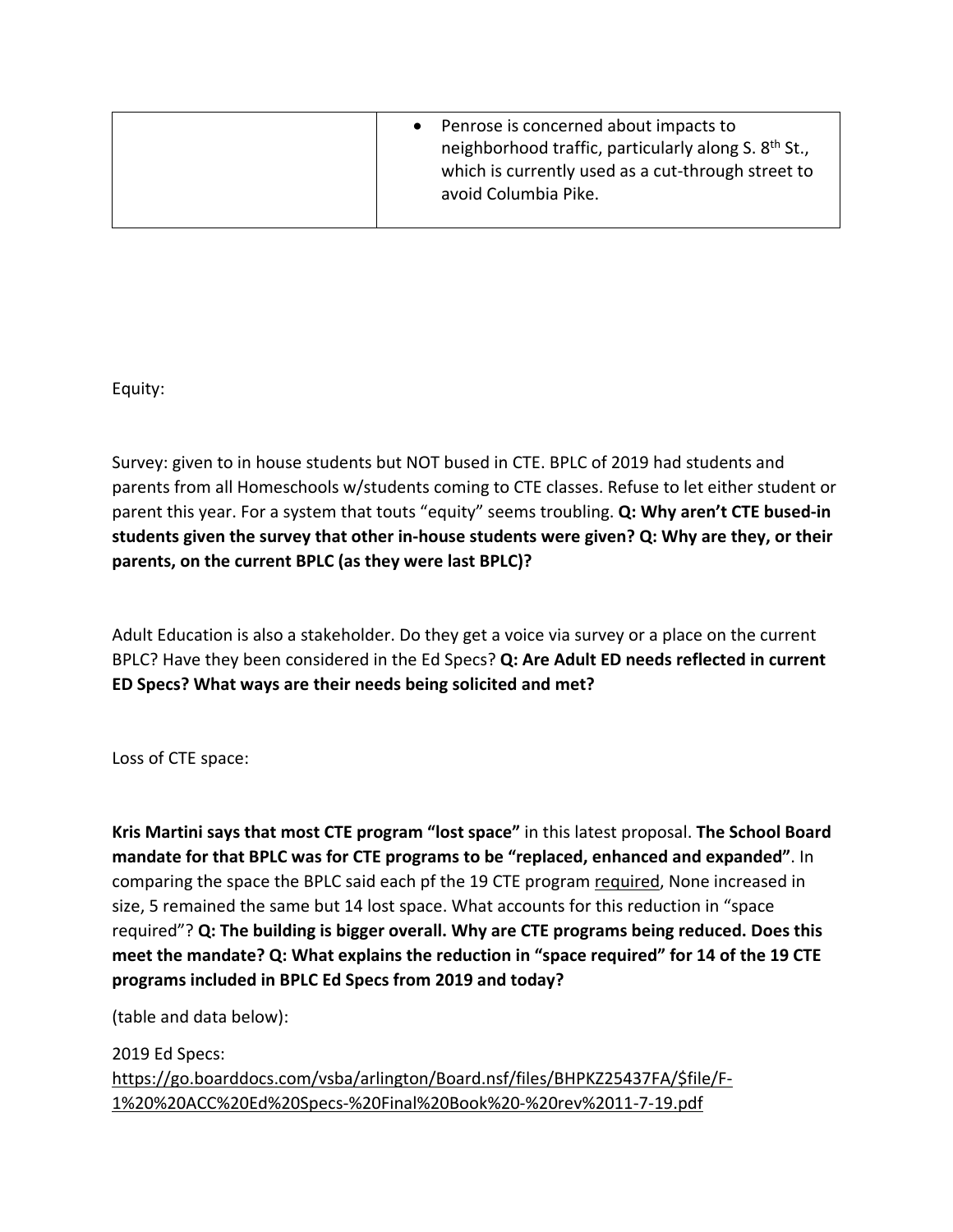# Current Ed Specs: [https://go.boarddocs.com/vsba/arlington/Board.nsf/files/C7SM48591BD2/\\$file/H-](https://go.boarddocs.com/vsba/arlington/Board.nsf/files/C7SM48591BD2/$file/H-2%20ACC%20Base%20Educational%20Specifications%20Attachment%20B.pdf)[2%20ACC%20Base%20Educational%20Specifications%20Attachment%20B.pdf](https://go.boarddocs.com/vsba/arlington/Board.nsf/files/C7SM48591BD2/$file/H-2%20ACC%20Base%20Educational%20Specifications%20Attachment%20B.pdf)

# **Q. What formula(s) or matrix are being used to calculate the Ed Specs? Please publish them. Are there different formulas for class/room type (ie. English classroom vs. Science lab vs. CTE lab/class, etc)?**

Comparison Table:

| <b>CTE Program</b>    | 2019 "Needed  | <b>New "Needed</b> | <b>Change SF</b>                 |
|-----------------------|---------------|--------------------|----------------------------------|
|                       | Space" SF     | Space" SF          |                                  |
|                       | = Square Feet |                    |                                  |
| Digital Photo         | 2800          | 2800               |                                  |
| <b>EMT</b>            | 2800          | 2800               |                                  |
| Phys Ther/Sports Med  | 1400          | 1400               |                                  |
| <b>Aviation Tech</b>  | 1400          | 1400               |                                  |
| Electricity           | 1400          | 1400               |                                  |
| <b>AFJROTC</b>        | 1600          | 700                | 900                              |
| Early Childhood       | 2800          | 1900               | 900<br>-                         |
| Comp Sci / Programing | 3200          | 1400               | 1800<br>$\overline{\phantom{0}}$ |
| Entrepren/TfT/C.I.    | 800           | 700                | 100<br>-                         |
| Engineering           | 9800          | 2800               | WOW!<br>7000<br>-                |
| Cybersecurity         | 2800          | 1400               | 1400<br>-                        |
| Forensics             | 2800          | 1400               | 1400<br>-                        |
| Health/Med/ Pharm     | 2800          | 1400               | 1400                             |
| An Sci/Vet Sci        | 4200          | 2800               | 1400<br>-                        |
| <b>Auto Collision</b> | 4800          | 4700               | 100<br>-                         |
| Auto Tech             | 8200          | 7100               | 1100                             |
| Cosmetology/Barbering | 3000          | 2800               | 200<br>۰                         |
| <b>Culinary Arts</b>  | 4100          | 3900               | 200<br>-                         |
| TV/Media              | 5000          | 2800               | 2200<br>-                        |

Animal Science, Early Childhood and Auto Tech All were evaluated at the State-level and earned the highest rating. In fact, each won the award for the best program in the year they were